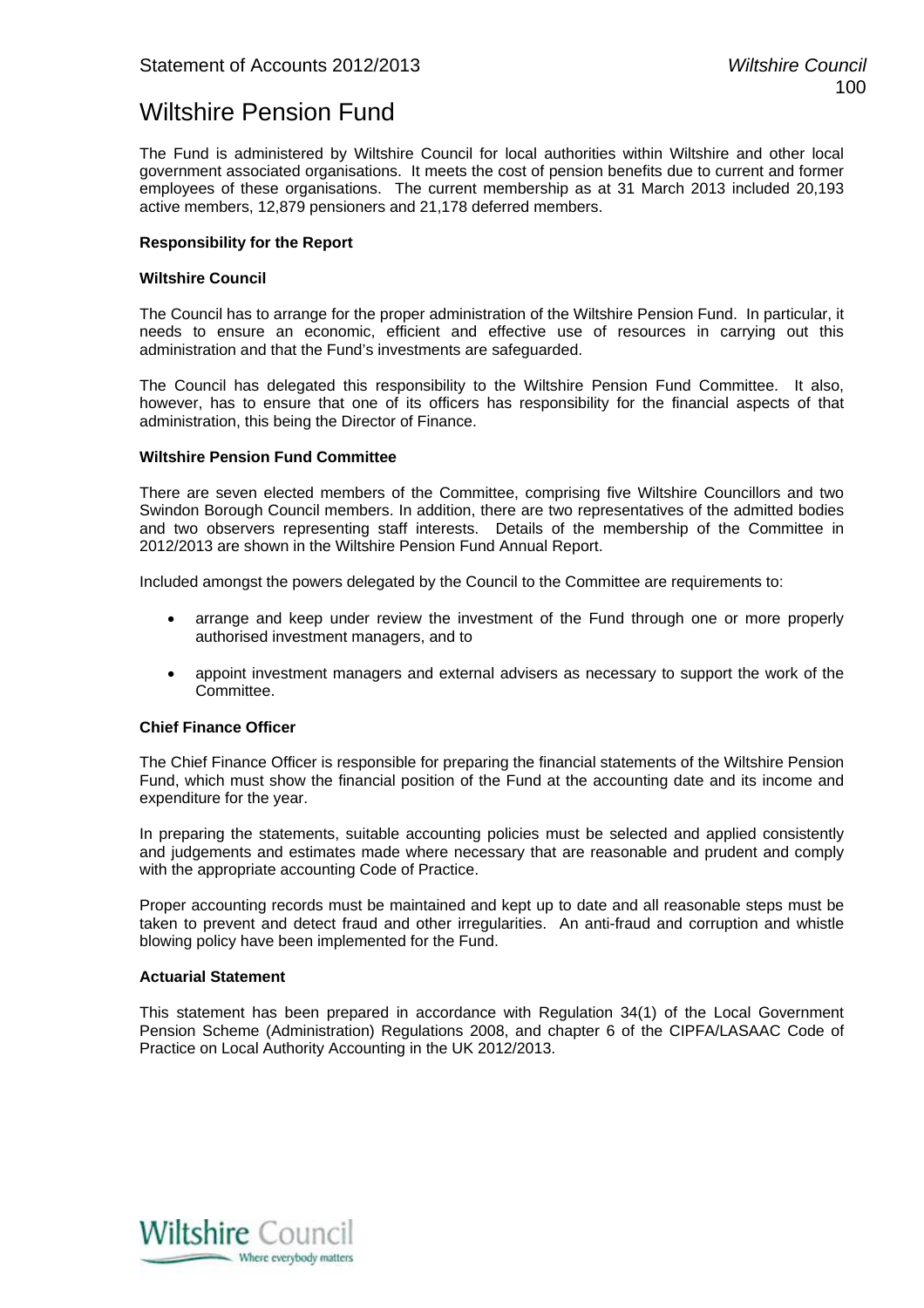# 101 **Description of Funding Policy**

The funding policy is set out in the latest Wiltshire Council Funding Strategy Statement (FSS), dated September 2011. In summary, the key funding principles are as follows:

- to achieve a funding level of 100%, both at the whole Fund level and for the share attributable to individual employers, with a timescale that is prudent and affordable;
- to ensure that sufficient liquid funds are available to meet all benefits as they fall due for payment;
- not to restrain unnecessarily the investment strategy of the Fund so that the Administering Authority can seek to maximise investment returns (and hence minimise the costs of the benefits) for an appropriate level of risk;
- to help employers recognise and manage pension liabilities as they accrue;
- to maximise the degree of stability in the level of each employer's contributions to the extent that the Administering Authority (in consultation with the actuary) is able to do so in a prudent and justifiable way;
- to use reasonable measures to reduce the risk to other employers and ultimately to the Council Tax payer from an employer defaulting on its pension obligations; and
- to address the different characteristics of the disparate employers or groups of employers to the extent that this is practical and cost effective.

The FSS sets out how the administering Authority seeks to balance the conflicting aims of securing the solvency of the Fund and keeping employer contributions stable. For employers whose covenant was considered by the Administering Authority to be sufficiently strong, contributions have been stabilised below the theoretical rate required to return their portion of the Fund to full funding over 20 years if the valuation assumptions are borne out. Asset-liability modelling has been carried out which demonstrate that if these contribution rates are paid and future contribution changes are constrained as set out in the FSS, there is still a better than 50% chance that the Fund will return to full funding over 21 years.

# **Funding Position as at the last formal valuation**

The most recent actuarial valuation carried out under Regulation 36 of the Local Government Pension Scheme (Administration) Regulations 2008 was as at 31 March 2010. This valuation revealed that the Fund's assets, which at 31 March 2010 were valued at £1,167 million, were sufficient to meet 74.6% of the liabilities (i.e. the present value of promised retirement benefits) accrued up to that date. The resulting deficit at the 2010 valuation was £396 million.

Individual employers' contributions for the period 1 April 2011 to 31 March 2014 were set in accordance with the Fund's funding policy as set out in its FSS.

## **Principal Actuarial Assumptions and Methods used to value the liabilities**

Full details of the methods and assumptions used are described in the actuary's report dated 25 March 2011.

## **Method**

The liabilities were assessed using an accrued benefits method which takes into account pensionable membership up to the valuation date, and makes an allowance for expected future salary growth to retirement or expected earlier date of leaving pensionable membership.

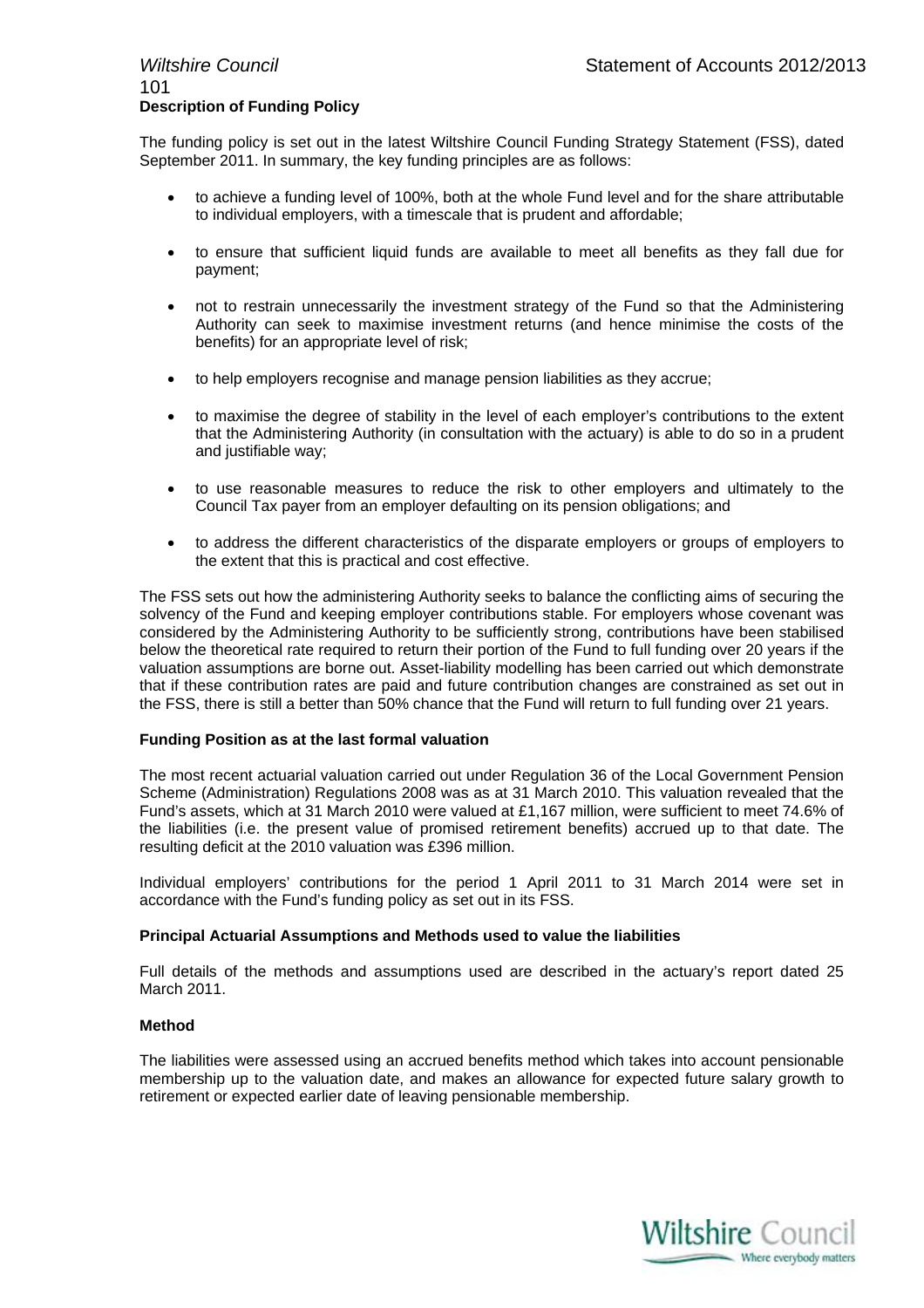# **Assumptions**

A market-related approach was taken to valuing the liabilities, for consistency with the valuation of the Fund assets at their market value.

The key financial assumptions adopted for the 2010 valuation were as follows:

| Financial Assumptions             | Rate at 31 March 2010 |         |
|-----------------------------------|-----------------------|---------|
|                                   | <b>Nominal</b>        | Real    |
| Discount rate                     | 6.1%                  | 2.8%    |
| Pay increase                      | 5.3%                  | $2.0\%$ |
| Price Inflation/Pension increases | 3.3%                  | $0.0\%$ |

*\*plus an allowance for promotional pay increases. Short term pay growth was assumed to be 1% p.a. for 2010/2011 and 2011/2012, reverting to 5.3% p.a. thereafter.*

The key demographic assumption was the allowance made for longevity. As a member of the Club Vita, the baseline longevity assumptions adopted at this valuation were a bespoke set of VitaCurves that were specifically tailored to fit the membership profile of the Fund. Longevity improvements were in line with medium cohort projections and a 1% p.a. underpin effective from 2010. Based on these assumptions, the average future life expectancies at age 65 are as follows:

|                           | <b>Males</b> | <b>Females</b> |
|---------------------------|--------------|----------------|
| <b>Current Pensioners</b> | 21.3 years   | 23.6 years     |
| <b>Future Pensioners</b>  | 23.3 years   | 25.5 years     |

Copies of the 2010 valuation report and Funding Strategy Statement are available on request from Wiltshire Council administering authority to the Fund.

#### **Experience over the year since April 2010**

The Administering Authority monitors the funding position on a regular basis as part of its risk management programme. The most recent funding update was produced as at 31 March 2013. It showed that the funding level (excluding the effect of any membership movements) has worsened since the 2010 valuation due to falling real bond yields.

The next actuarial valuation will be carried out as at 31 March 2013. The Funding Strategy statement will also be reviewed at that time.

#### **Audit**

The Audit Commission has appointed KPMG to act as the external auditor of the Council, and therefore the pension fund.

#### **Investment Management Policy**

Overall responsibility for investment policy lies with the Wiltshire Pension Fund Committee, which reports directly to Wiltshire Council.

The Investment Strategy is revised annually by the Fund. The latest Strategic review was undertaken during 2011, new mandates have been implemented resulting from this.

The current strategy has the dual aim of increasing returns and reducing risk by increasing diversification and alternative approaches. Details of the strategy are provided in the Fund's Statement of Investment Principles (SIP) – the Wiltshire Fund's SIP can be supplied upon request or viewed at www.wiltshirepensionfund.org.uk/investment-principles.

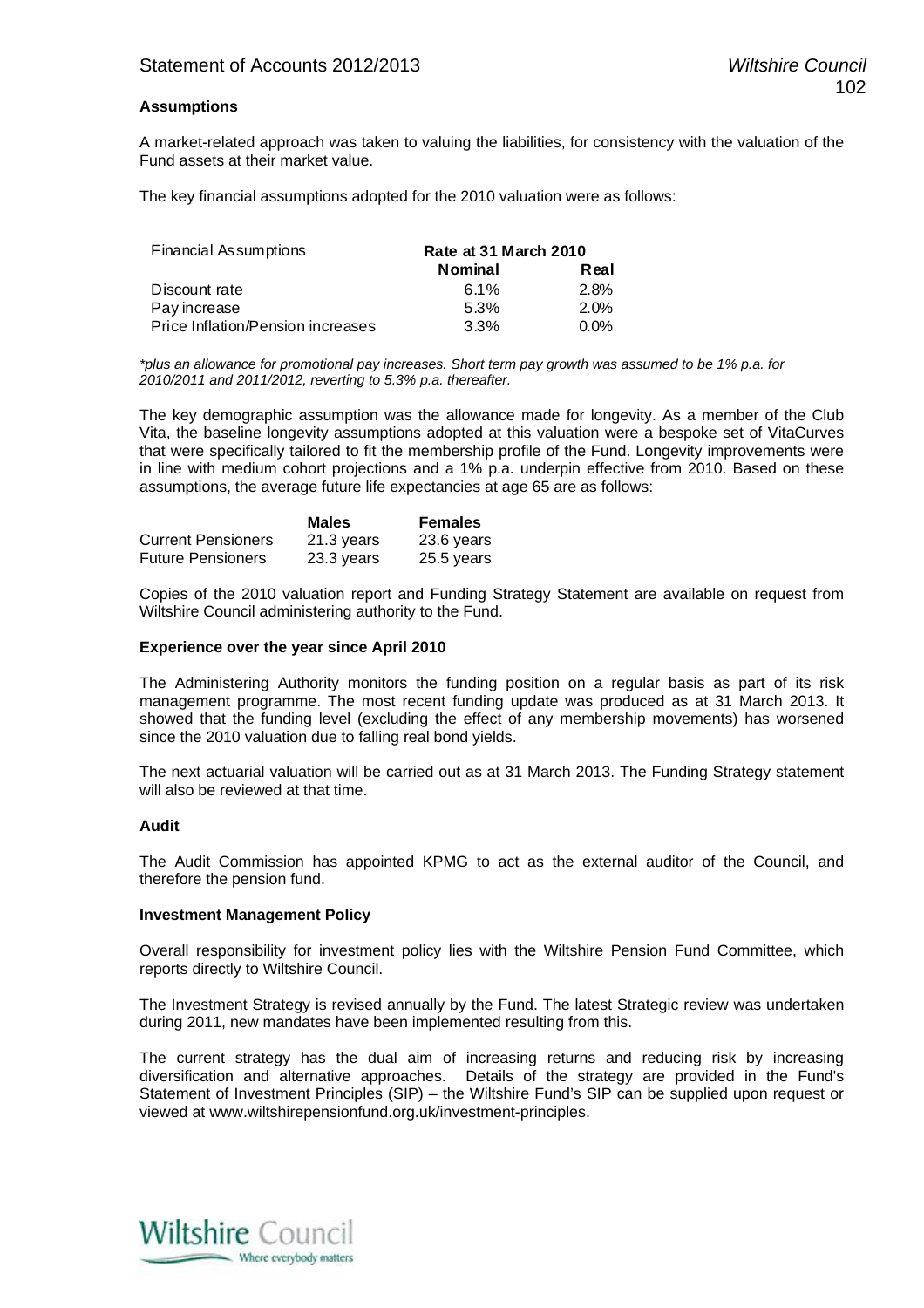# *Wiltshire Council* **Statement of Accounts 2012/2013** 103 The full list of managers as at 31 March 2013 were:

| Company                   | <b>Mandate</b>              | Share of |
|---------------------------|-----------------------------|----------|
|                           |                             | Fund     |
| Baillie Gifford           | Global Equity               | 15.0%    |
| CBRE Global Multi Manager | Property                    | 13.0%    |
| Western Asset Management  | <b>B</b> onds               | 10.5%    |
| <b>Barings</b>            | Absolute Return Fund        | 10.0%    |
| Legal $&$ General         | Passive UK Equity           | 12.5%    |
| Legal $&$ General         | Global Equities             | 10.0%    |
| Legal & General           | Government Bonds            | 5.0%     |
| Legal & General           | <b>Fundamental Equities</b> | 5.0%     |
| <b>Edinburgh Partners</b> | <b>Global Equities</b>      | 7.5%     |
| Jubilee Advisors          | Long-Short Equities         | 5.0%     |
| Partners Group            | Infrastructure              | 5.0%     |
| M&G Investment Management | UK Companies Financing Fund | 1.5%     |

During the year, the managers transacted purchases of £1,325.6 million (£662.7m 2011/12) and sales of £1,293.4 million (£620.8m 2011/12). The value of assets under management at 31 March 2013 was £1,480.5 million, broken down by managers as follows:

| Legal & General           | £546.2 million   |
|---------------------------|------------------|
| Baillie Gifford           | $£227.9$ million |
| Western Asset Management  | £173.7 million   |
| CBRE Global Multi Manager | £162.8 million   |
| Barings Asset Management  | £150.8 million   |
| Edinburgh Partners        | £120.8 million   |
| Jubilee Advisors          | £75.4 million    |
| M&G Investment Management | £1.1.4 million   |
| Berenberg Bank            | £7.5 million     |
| Partners Group            | $£3.8$ million   |
| Capital International     | $£0.2$ million   |
| Total                     | £1,480.5 million |

|                       |                       |         | $%$ of               |
|-----------------------|-----------------------|---------|----------------------|
|                       |                       |         | £ million Fund total |
| Geographical analysis | United Kingdom        | 736.1   | 49.7                 |
|                       | North America         | 120.1   | 8.1                  |
|                       | Europe                | 69.0    | 4.7                  |
|                       | Asia, ex Japan        | 2.7     | 0.2                  |
|                       | Other - Overseas      | 33.7    | 2.3                  |
|                       | Other - Pooled Funds  | 518.9   | 35.0                 |
|                       |                       | 1,480.5 | 100.0                |
|                       |                       |         |                      |
| Sector analysis       | Equities              | 975.5   | 65.9                 |
|                       | Fixed interest bonds  | 163.2   | 11.0                 |
|                       | Cash & Derivatives    | 33.9    | 2.3                  |
|                       | Property              | 149.5   | 10.1                 |
|                       | Long-Short Hedge Fund | 75.3    | 5.1                  |
|                       | Infrastructure        | 3.8     | 0.3                  |
|                       | Index linked bonds    | 79.3    | 5.3                  |
|                       |                       | 1,480.5 | 100.0                |

Safe custody of all investments are the responsibility of BNY Mellon and as such, are registered in the name of, and are held by, its nominee companies or, alternatively, by overseas agents.

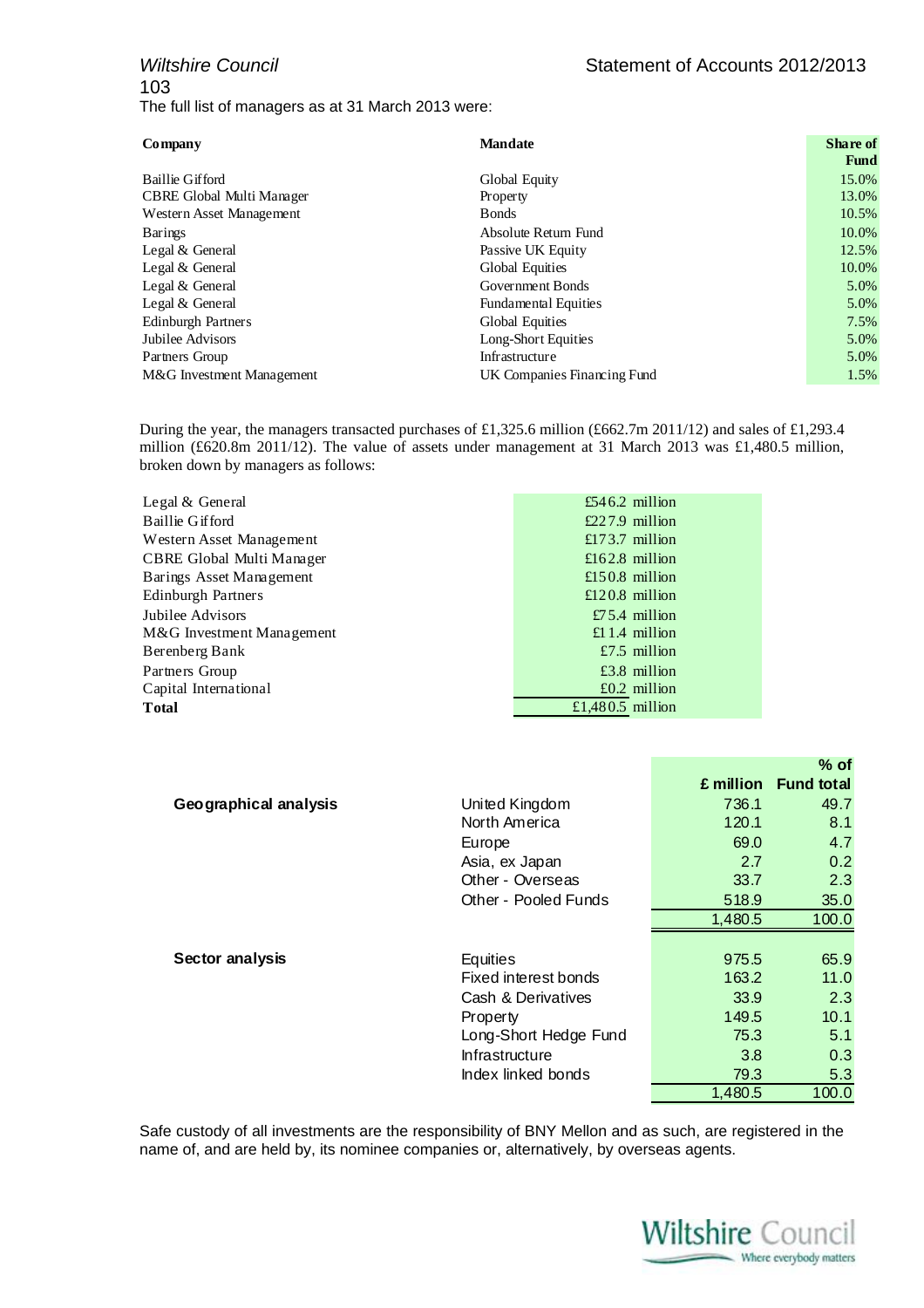# **The Wiltshire Pension Fund**

| <b>Fund Account</b>                      | <b>Notes</b> | 2012/2013 | 2011/2012 |
|------------------------------------------|--------------|-----------|-----------|
| For the year ended 31 March 2013         |              |           |           |
|                                          |              | £000      | £000      |
| <b>Contributions and benefits</b>        |              |           |           |
| Contributions receivable                 | 5            | 77,083    | 87,770    |
| Individual transfers                     |              | 4,551     | 5,662     |
|                                          |              | 81,634    | 93,432    |
| Benefits payable                         | 6            | (68, 351) | (65, 687) |
| Payments to and on account of leavers    | 7            | (4, 156)  | (4,039)   |
| Administrative expenses                  | 8            | (1,382)   | (1,219)   |
|                                          |              | (73, 889) | (70, 945) |
| Net additions from dealings with members |              | 7,745     | 22,487    |
| <b>Retums on investments</b>             |              |           |           |
| Investment income                        | 9            | 24,774    | 31,095    |
| Change in market value of investments    | 11           | 120,124   | 9,884     |
| Investment management expenses           | 12           | (3,529)   | (5,465)   |
| Net returns on investments               |              | 141,369   | 35,514    |
| Net Increase in the fund during the year |              | 149,114   | 58,001    |
| Opening Net Assets of the Fund           |              | 1,344,799 | 1,286,798 |
| Closing net assets of the Fund           |              | 1,493,913 | 1,344,799 |

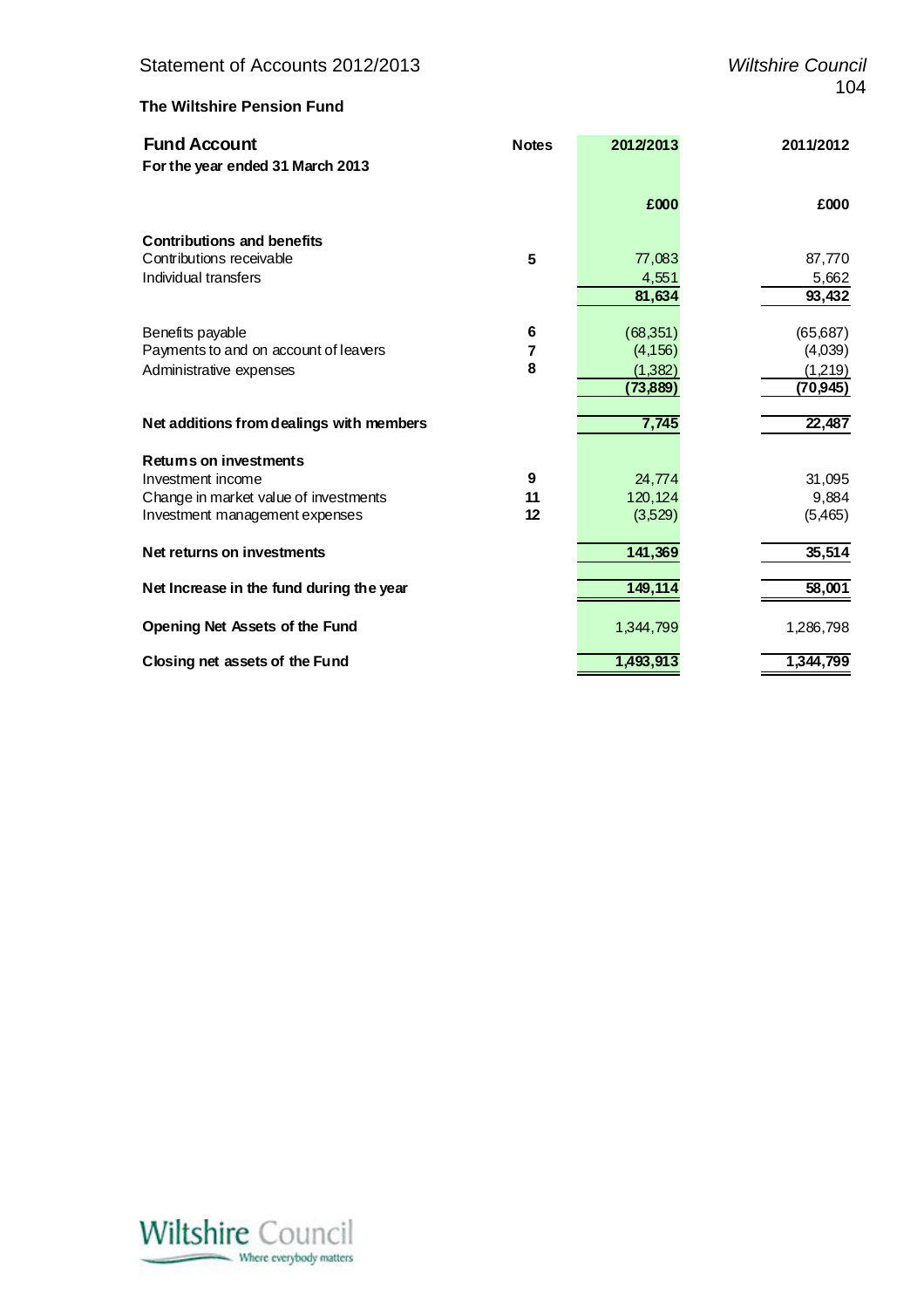105 **The Wiltshire Pension Fund**

| <b>Net Asset Statement</b><br>At 31 March 2013 | <b>Notes</b> | 31 March 2013 | 31 March 2012 |
|------------------------------------------------|--------------|---------------|---------------|
|                                                |              | £000          | £000          |
| <b>INVESTMENT ASSETS</b>                       | 11           |               |               |
| Fixed interest securities                      |              | 162,030       | 144,117       |
| Index linked securities                        |              | 2,435         | 627           |
| Equities                                       |              | 236,695       | 426,513       |
| Pooled investment vehicles                     |              | 895,984       | 546,157       |
| Property                                       |              | 149,468       | 154,161       |
| Derivative assets                              |              | 1,871         | 6,957         |
| Cash held on deposit                           |              | 29,809        | 46,805        |
| Other investment balances                      |              | 3,509         | 4,466         |
|                                                |              | 1,481,801     | 1,329,803     |
| <b>INVESTMENT LIABILITIES</b>                  | 11           |               |               |
| Derivatives liabilities                        |              | (1,313)       | (1,619)       |
| <b>Total net investments</b>                   |              | 1,480,488     | 1,328,184     |
| Current assets                                 | 13           | 15,797        | 18,109        |
| Current liabilities                            | 14           | (2,372)       | (1,494)       |
| Net assets of the Fund at 31 March             |              | 1,493,913     | 1,344,799     |

The accounts summarise the transactions of the Fund and deal with the net assets at the disposal of Wiltshire Council. They do not take account of obligations to pay pensions and benefits which fall due after the end of the Fund year. The actuarial position of the Fund, which does take account of such obligations, is dealt with in the actuarial statements and these accounts should be read in conjunction with these.

## **Notes**

## **Forming part of the financial accounts**

## **1. Basis of Preparation**

The accounts have been prepared in accordance with the Code of Practice on Local Authority Accounting in the United Kingdom 2012/2013 which is based upon International Financial Reporting Standards (IFRS), as amended for the UK public sector.

IAS26 requires the actuarial present value of promised benefits to be disclosed. A separate report has been prepared by Hymans Robertson and is enclosed below after note 19. The Chancellor's budget statement on 22 June 2010 declared that future pension increases should be linked to the Consumer Prices Index (CPI) rather than the Retail Prices Index (RPI). The report after note 19 has been prepared on the CPI basis.

The accounts have been prepared on an accruals basis except where otherwise stated, i.e. income and expenditure is accounted for as it is earned or incurred, rather than as it is received and paid.

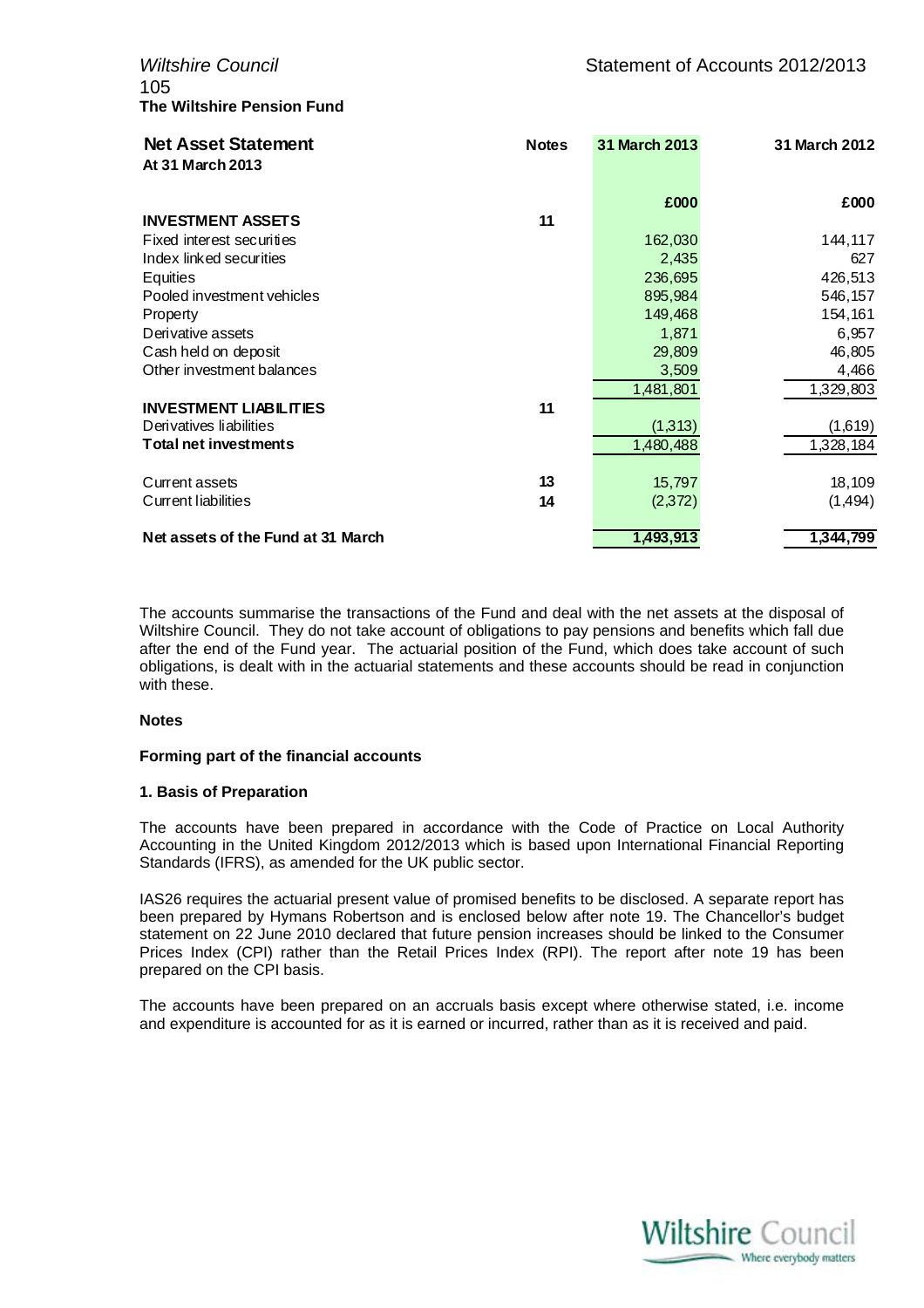# **2. Accounting Policies**

The principal accounting policies of the Fund are as follows:

## **Contributions**

Contributions are received from employer bodies in respect of their own and their pensionable employees' contributions. Employers' contributions (for both Normal and Deficit Funding) are prescribed in the Actuary's Rates and Adjustment Certificate following the review of the Fund's assets and liabilities during the triennial valuation. The Employees' contributions are included at the rates prescribed by the Local Government Pension Scheme Regulations.

Employer augmentation contributions are accounted for in accordance with the agreement under which they are being paid.

#### **Benefits and Refund of Contributions**

The benefits payable and refunds of contributions have been brought into account on the basis of all valid claims approved during the year.

#### **Transfers to and from Other Schemes**

No account is taken of liabilities to pay pensions and other benefits after the year end. Transfer values, which are those sums paid to, or received from, other pension schemes relating to previous periods of employment, have been brought into account on a cash basis.

#### **Investment Income**

Dividends, interest and coupon receipts have been accounted for on an accruals basis. Income on pooled investments is accumulated and reflected in the valuation of units.

#### **Valuation of Investments**

Investments are shown in the accounts at market value, determined on the following basis:

(i) **Quoted securities**

Quoted Securities have been valued at 31 March 2013 by the Fund's custodian using the bid price where a quotation was available on a recognised stock exchange or unlisted securities market.

#### (ii) **Unquoted securities**

 Unquoted securities have been valued according to the latest trades, professional valuation, asset values or other appropriate financial information.

#### (iii) **Pooled investment vehicles**

Pooled investments are stated at bid price for funds with bid/offer spreads, or single price/net asset value where there are no bid/offer spreads, as provided by the investment manager.

#### (iv) **Fixed Interest Stocks**

Fixed interest stocks are valued on a clean basis. Accrued income is accounted for within investment income.

## (v) **Derivative Contracts**

Derivatives are stated at market value. Exchange traded derivatives are stated at market values determined using quoted prices. For exchange traded derivative contracts which are assets, market value is based on quoted bid prices. For exchange traded derivative contracts which are liabilities, market value is based on quoted offer prices.

Over the Counter (OTC) derivatives are stated at market value using pricing models and relevant market data as at the year end date.

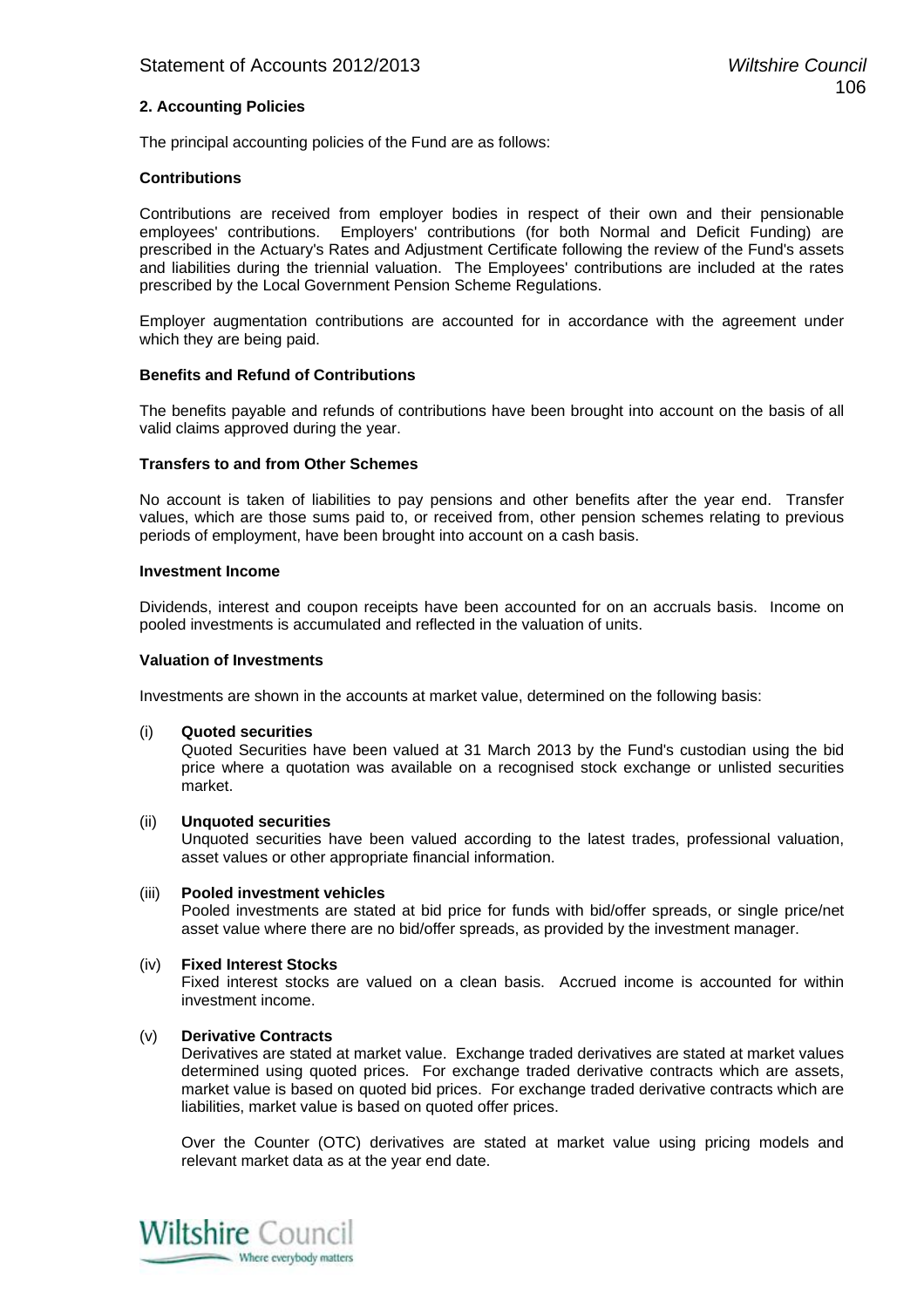107

Forward foreign exchange contracts are valued by determining the gain or loss that would arise from closing out the contract at the reporting date by entering into an equal and opposite contract at that date.

All gains and losses arising on derivative contracts are reported within 'Change in Market Value'.

Reported changes in the market value of investments over the year of account include realised gains or losses arising upon the disposal of investments during the year.

# **Foreign Currency Translation**

All investments held in foreign currencies are shown at market value translated into sterling using the WM 4PM rate on 31 March 2013.

Foreign currency transactions are accounted for on the basis of the equivalent sterling value of the underlying transactions, by applying the relevant exchange rate ruling at the time. Where overseas securities are acquired with currency either previously purchased directly or accruing from the sale of securities, the sterling book cost of the new security will be based on the exchange rate ruling at the time of the purchase of that security. Any profit or loss arising on currency transactions either realised or unrealised, will be reflected in the Net Asset Statement.

# **Investment Management Expenses**

Investment management expenses are based on the quarter end market value of the investments held. The fees paid are determined by the agreed fee scales for each individual manager.

# **Acquisition Costs of Investments**

Transaction costs are charged as part of investment management expenses. These include costs charged directly to the fund such as fees, commissions, stamp duty and other fees.

# **Administration Expenses**

A proportion of the relevant officers' salaries, salary on-costs and general overheads, have been charged to the Fund on the basis of time spent on Fund administration.

# **Taxation**

The Fund is a registered pension scheme for tax purposes and as such is not liable for UK income tax on investment income, nor capital gains tax. As Wiltshire Council is the administering authority, VAT input tax is recoverable on all expenditure.

Income earned from investments in stocks and securities in the USA is exempt from US tax and is not subject to withholding tax. Most tax deducted from income on European investments is also recoverable.

## **Additional Voluntary Contributions (AVCs)**

The accounts of the Fund in accordance with regulation 5 (2) (C) of the Pension Scheme (Management and Investment of Funds) Regulations 1998 do not include transactions in respect of AVCs. These are money purchase arrangements made by individual Fund members under the umbrella of the Local Government Pension Scheme, to enhance pension benefits.

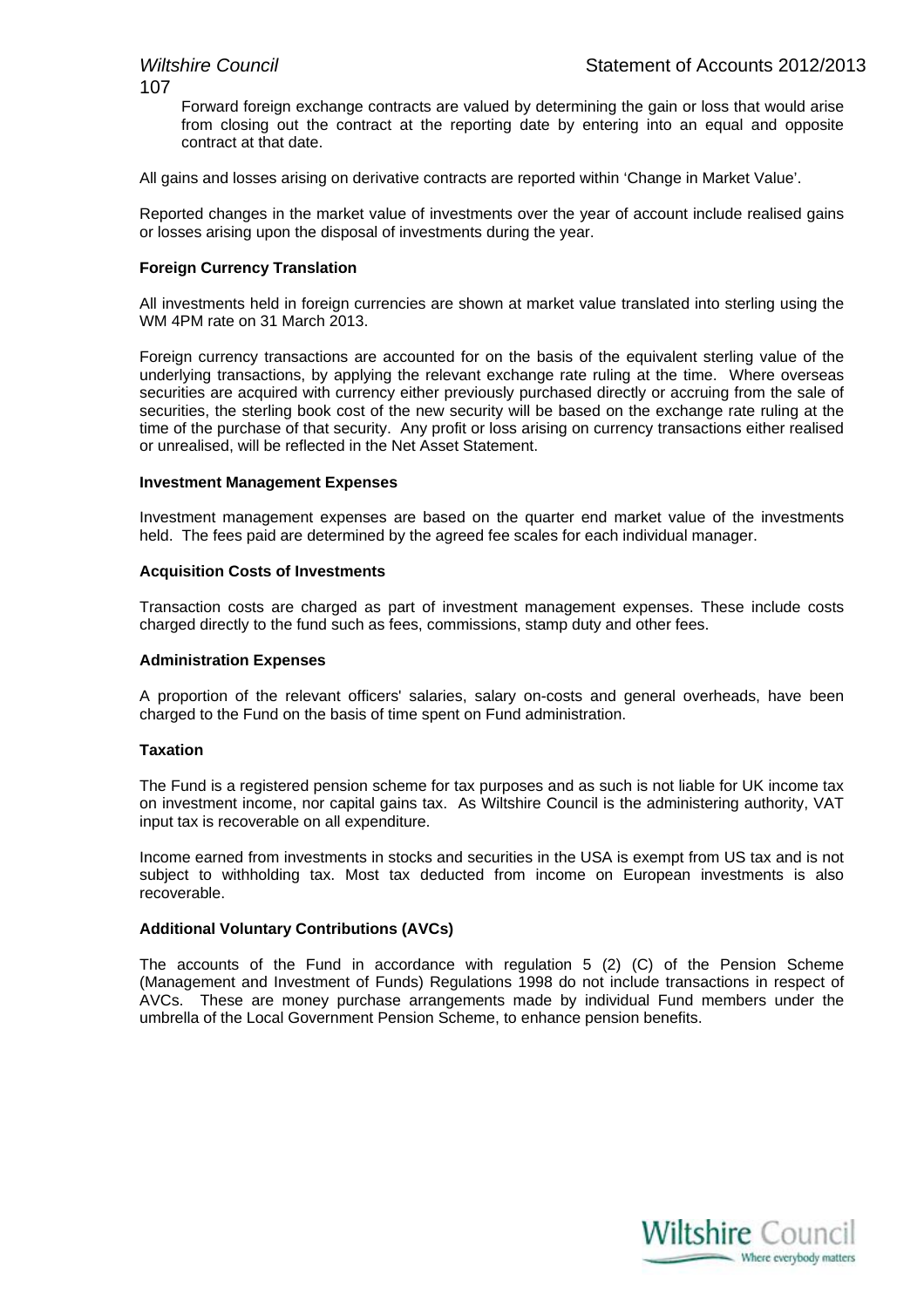# **3. Critical Judgement in Applying Accounting Policies**

# **Pension Fund Liability**

The pension fund liability is calculated every three years by the appointed actuary, with annual updates in the intervening years. The methodology used is in line with accepted guidelines and in accordance with IAS19. Assumptions underpinning the valuations are agreed with the actuary and are summarised in the actuarial position statement (on page  $90$ ). This estimate is subject to significant variances based on changes to the underlying assumptions.

# **4. Assumptions made about the Future and Other Major Sources of Estimation Uncertainty**

The Statements of Accounts contains estimated figures that are based on assumptions made by the council about the future or that are otherwise uncertain. Estimates are made taking into account historical experience, current trends and other relevant factors. However, because balances cannot be determined with certainty, actual results could be materially different from the assumptions and estimates.

The items in the net asset statement at 31 March 2013 for which there is significant risk of material adjustment in the forthcoming financial year are as follows:

| Item                | <b>Uncertainties</b>                                                                                                                                                                                                                                                                                                                                             | <b>Effect if actual results differ</b>                                                                                                                                                                                                                                                                                   |
|---------------------|------------------------------------------------------------------------------------------------------------------------------------------------------------------------------------------------------------------------------------------------------------------------------------------------------------------------------------------------------------------|--------------------------------------------------------------------------------------------------------------------------------------------------------------------------------------------------------------------------------------------------------------------------------------------------------------------------|
|                     |                                                                                                                                                                                                                                                                                                                                                                  | from assumptions                                                                                                                                                                                                                                                                                                         |
| <b>Debtors</b>      | At 31 March 2013, the fund had<br>a balance of £15.8m for debtors<br>(£6.8m relate to a long term<br>debtor). A review of significant<br>balances suggested that no<br>impairment is currently<br>necessary. However, in the<br>current economic climate, it is<br>not certain that all debts will be<br>paid.                                                   | If collection rates deteriorate it<br>may be necessary for an<br>allowance to be included in the<br>accounts for doubtful debts.                                                                                                                                                                                         |
| Hedge Fund of Funds | The fund of funds is valued at<br>the sum of the fair values<br>provided by the administrators<br>of the underlying funds plus<br>adjustments that the fund of<br>funds directors or independent<br>administrators judge necessary.<br>These investments are not<br>publicly listed and as such there<br>is a degree of estimation<br>involved in the valuation. | The total hedge fund of funds<br>value in the financial statements<br>is £75.4m. There is a risk that<br>this investment may be under or<br>overstated in the accounts.<br>Using the volatility data<br>provided by the Fund's<br>investment advisor the fund of<br>funds valuation may be<br>over/understated by £8.2m. |

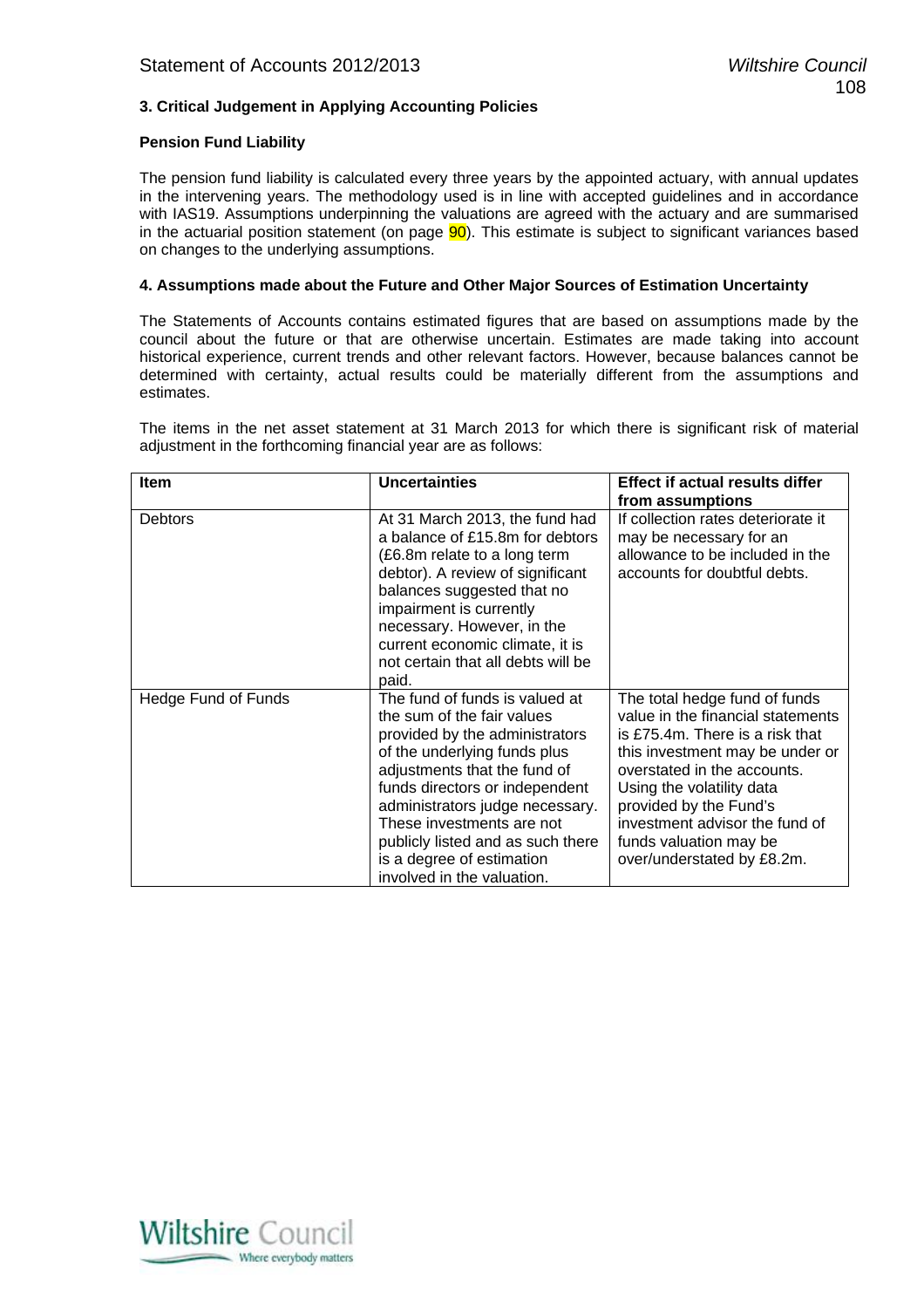|                                                  | 2012/2013         | 2011/2012         |
|--------------------------------------------------|-------------------|-------------------|
|                                                  | £000              | £000              |
| <b>Employer</b>                                  |                   |                   |
| - Normal                                         | 46,169            | 46,229            |
| - Augmentation                                   | 2,080             | 1,827             |
| - Deficit Funding*                               | 11,122            | 21,453            |
| <b>Members</b>                                   |                   |                   |
| - Normal                                         | 17,448            | 17,936            |
| - Additional Contributions                       | 264               | 325               |
|                                                  | 77,083            | 87,770            |
|                                                  |                   |                   |
| Analysis of contributions receivable             |                   |                   |
|                                                  | 2012/2013<br>£000 | 2011/2012<br>£000 |
| Contributions from employees                     |                   |                   |
| (Including Additional Contributions)             |                   |                   |
| - Wiltshire Council                              | 7,610             | 8,185             |
| - Other scheduled bodies                         | 8,075             | 8,058             |
| Admitted bodies                                  | 2,027             | 2,018             |
|                                                  | 17,712            | 18,261            |
| Contributions from employers                     |                   |                   |
| (Including Augmentations)<br>- Wiltshire Council |                   |                   |
| - Other scheduled bodies                         | 26,099<br>25,481  | 27,017<br>35,413  |
| - Admitted bodies                                | 7,791             | 7,079             |
|                                                  |                   |                   |
|                                                  | 59,371            | 69,509            |
| Total contributions receivable                   | 77,083            | 87,770            |

\* Deficit funding contributions are being paid by the employer for the three years commencing from 1 April 2011 with a minimum specified in the Rates and Adjustment certificate dated 25 March 2011 in order to improve the Fund's funding position. The recovery period at the last valuation over which the deficit funding is recovered is mainly 20 years for scheduled bodies and 14 years or the length of the employer's contract (whichever is the shorter) for admitted bodies.

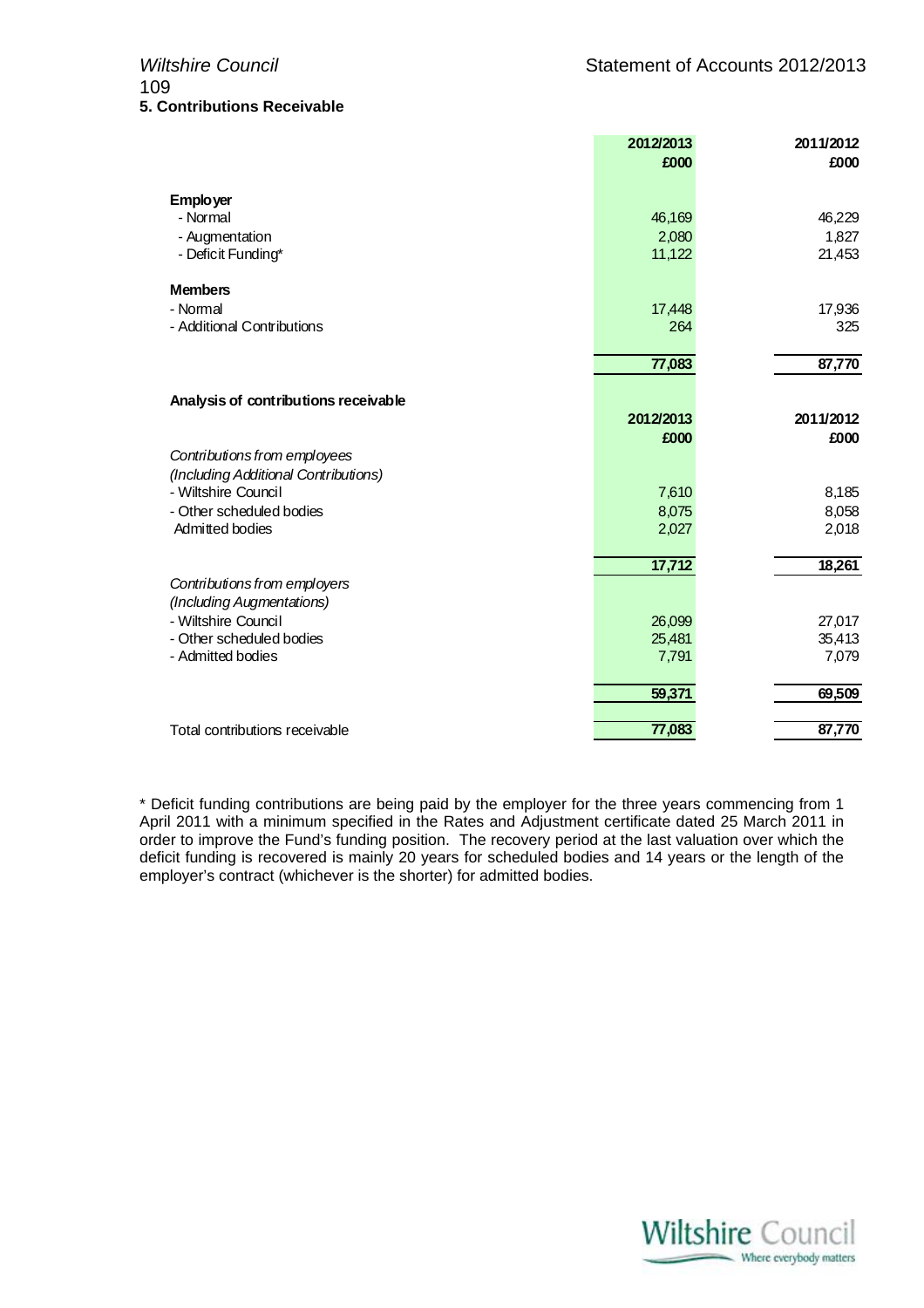# **6. Benefits payable**

|                                              | 2012/2013 | 2011/2012 |
|----------------------------------------------|-----------|-----------|
|                                              | £000      | £000      |
| Pensions                                     | 55,875    | 51,633    |
| Commutation and lump sum retirement benefits | 11,549    | 12,664    |
| Lump sum death benefits                      | 927       | 1,390     |
|                                              | 68,351    | 65,687    |
| Analysis of benefits payable                 | 2012/2013 | 2011/2012 |
|                                              | £000      | £000      |
| Pensions payable                             |           |           |
| - Wiltshire Council                          | 30,558    | 28,627    |
| - Other scheduled bodies                     | 21,120    | 19,389    |
| - Admitted bodies                            | 4,197     | 3,617     |
|                                              | 55,875    | 51,633    |
| Retirement and Death grants payable          |           |           |
| - Wiltshire Council                          | 4,847     | 6,368     |
| - Other scheduled bodies                     | 5,241     | 5,264     |
| - Admitted bodies                            | 2,388     | 2,422     |
|                                              | 12,476    | 14,054    |
|                                              |           |           |
| Total benefits payable                       | 68,351    | 65,687    |

# **7. Payments to and on account of leavers**

|                                          | 2012/2013<br>£000 | 2011/2012<br>£000 |
|------------------------------------------|-------------------|-------------------|
| Individual transfer out to other schemes | 4,154             | 4,031             |
| Refunds to members leaving service       | 6                 | 20                |
| <b>State Scheme Premiums</b>             | (4)               | (12)              |
|                                          |                   | 4.039             |

# **8. Administrative expenses**

|                                                                                                    | 2012/2013<br>£000        | 2011/2012<br>£000      |
|----------------------------------------------------------------------------------------------------|--------------------------|------------------------|
| Administration and processing<br>Actuarial fees<br>Audit fees<br>Legal and other professional fees | 1,057<br>196<br>71<br>58 | 932<br>215<br>49<br>23 |
|                                                                                                    | 1,382                    | 1,219                  |

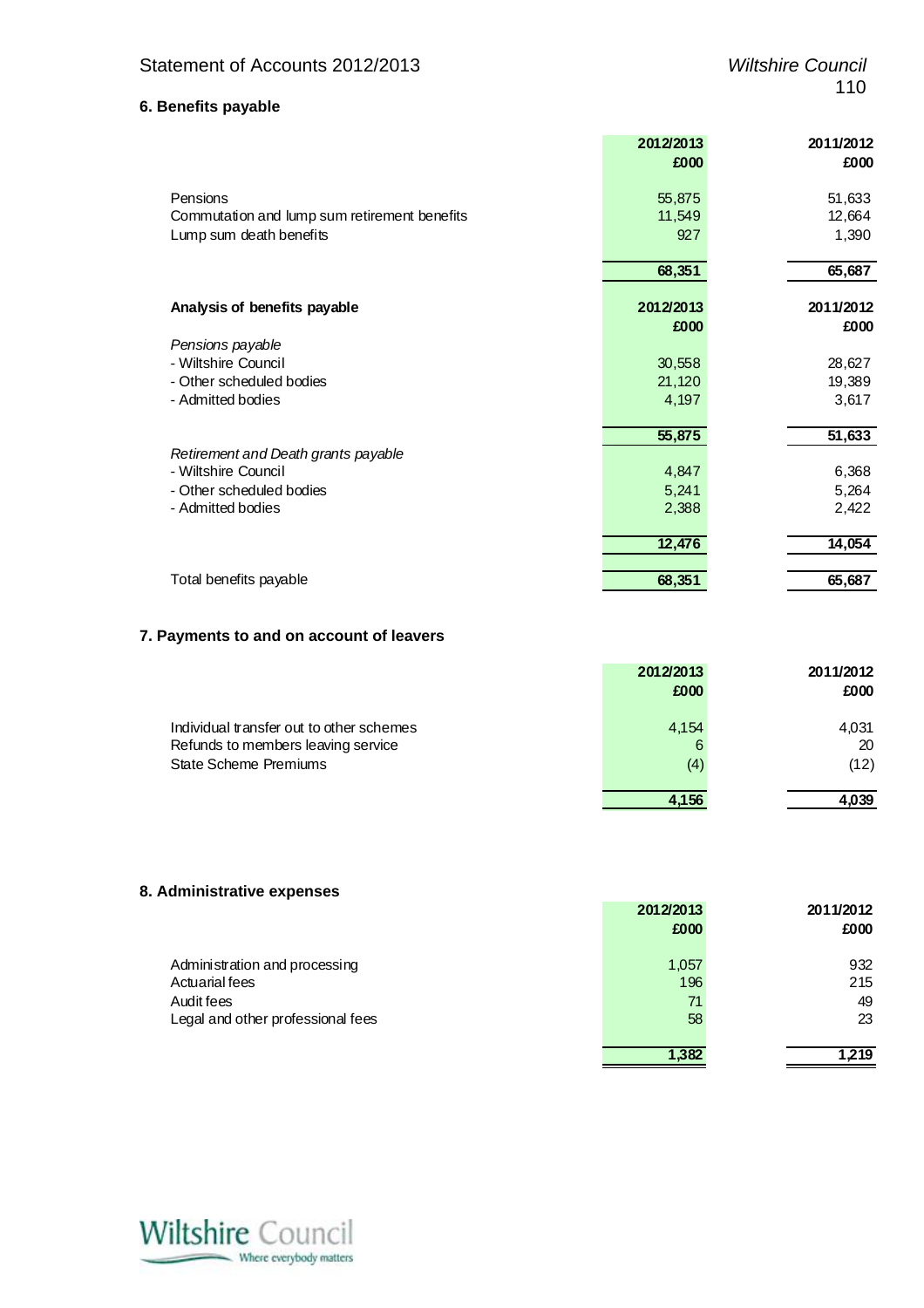# 111 **9. Investment Income**

|                                                   | 2012/2013<br>£000 | 2011/2012<br>£000 |
|---------------------------------------------------|-------------------|-------------------|
| Quoted securities                                 |                   |                   |
| - UK fixed interest bonds (coupon receipts)       | 8,061             | 7,655             |
| - Overseas fixed interest bonds (coupon receipts) | 40                | 139               |
| - UK index linked bonds (coupon receipts)         | 16                | 26                |
| - UK equities                                     | 370               | 1,763             |
| - Overseas equities                               | 4,791             | 7,826             |
| Pooled Investment Vehicles                        |                   |                   |
| - UK equities                                     | 0                 | 0                 |
| - Overseas equities                               | 2,713             | 3,883             |
| - UK fixed interest corporate bonds               | 0                 | 756               |
| - Overseas fixed interest bonds                   | 0                 | 360               |
| - UK property                                     | 8,615             | 8,425             |
| - Infrastructure                                  | 39                |                   |
| Cash held on deposit                              |                   |                   |
| - Sterling Cash                                   | 129               | 256               |
| - Overseas Cash                                   | 0                 | 6                 |
|                                                   | 24.774            | 31,095            |

# **10. Stock Lending**

The Council participates in a securities lending programme administered by BNY Mellon. As at the 31 March 2013 there were no stocks on loan and therefore no collateral held. Income earned from this programme during 2012/13 amounted to £0.056 million in the year.

|                                  | 2012/2013 | 2011/2012 |
|----------------------------------|-----------|-----------|
|                                  | £ million | £ million |
| WPF Securities on loan           | 0.0       | 10.2      |
| (percentage of total)            | 0.00%     | 0.80%     |
| WPF Collateral share of pool     | 0.00%     | 0.07%     |
| Value of WPF pooled share        |           | 10.8      |
| Percentage of securities on loan | 0.0%      | 106.1%    |
| Income earned in year            | 0.056     | 0.121     |

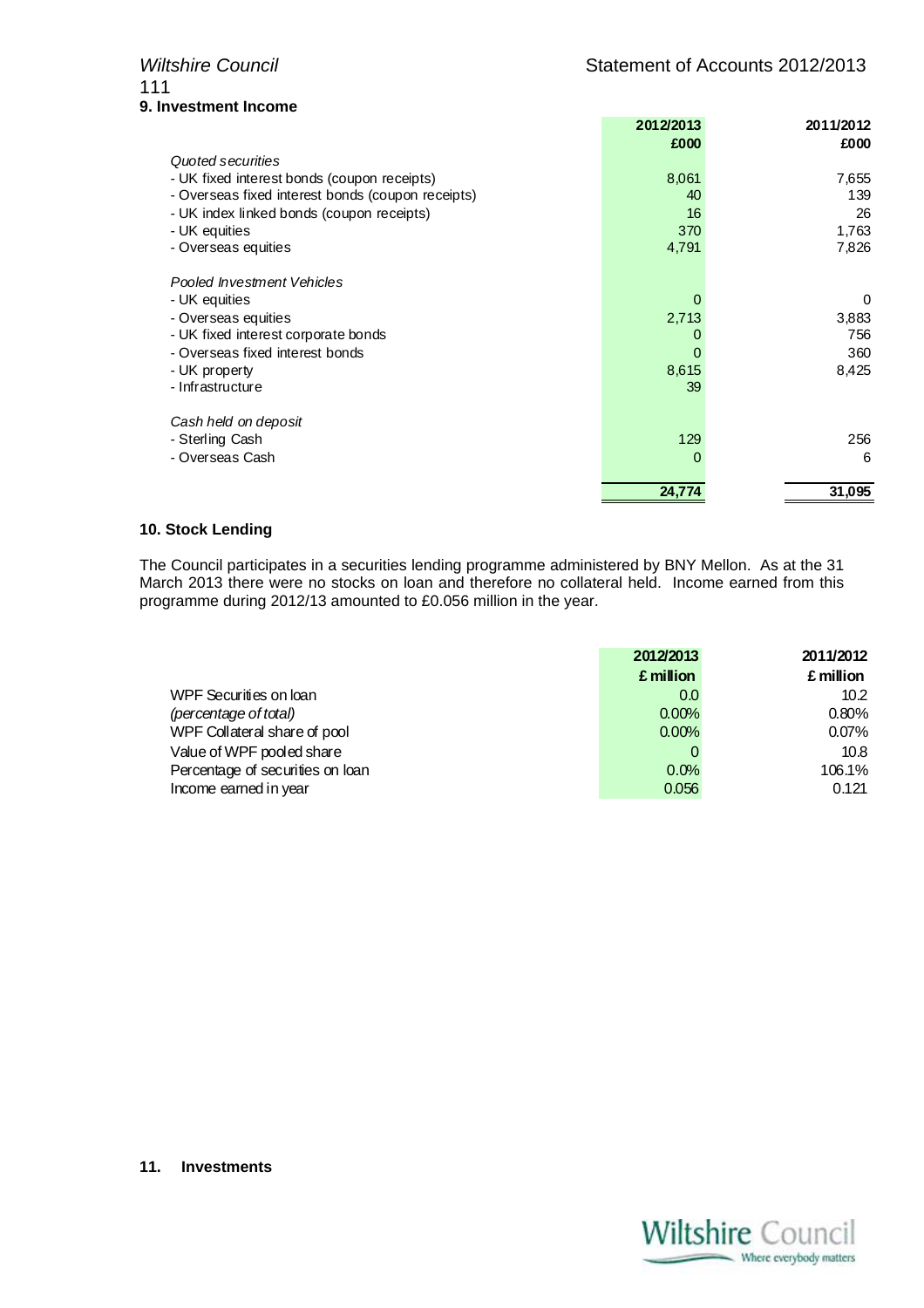# **Reconciliation of investments held at beginning and end of year**

|                                     | Value at<br>01 April<br>2012 | <b>Purchases</b><br>at cost &<br>derivative<br>payments | <b>Sales</b><br><b>Proceeds</b><br>and<br>derivative<br>receipts | Change<br>in<br><b>Market</b><br>Value | <b>Value at</b><br>31 March<br>2013 |
|-------------------------------------|------------------------------|---------------------------------------------------------|------------------------------------------------------------------|----------------------------------------|-------------------------------------|
|                                     | £000                         | £000                                                    | £000                                                             | £000                                   | £000                                |
| Fixed interest securities           | 144,117                      | 39,286                                                  | (34, 478)                                                        | 13,105                                 | 162,030                             |
| Index linked securities<br>Equities | 627<br>426,513               | 2,975<br>429,346                                        | (1, 226)<br>(621, 460)                                           | 59<br>2,296                            | 2,435<br>236,695                    |
| Pooled funds:                       |                              |                                                         |                                                                  |                                        |                                     |
| - Other                             | 546,157                      | 398,926                                                 | (163, 331)                                                       | 114,232                                | 895,984                             |
| - Property                          | 154,161                      | 27,592                                                  | (27, 893)                                                        | (4,392)                                | 149,468                             |
| Derivative assets                   |                              |                                                         |                                                                  |                                        |                                     |
| - Futures<br>- Options              | (330)<br>0                   | 2,536<br>$\Omega$                                       | (2, 298)<br>0                                                    | (294)<br>0                             | (386)<br>0                          |
| - Forward FX                        | 5,668                        | 49,921                                                  | (48, 753)                                                        | (5,892)                                | 944                                 |
|                                     |                              |                                                         |                                                                  |                                        |                                     |
|                                     | 1,276,913                    | 950,582                                                 | (899, 439)                                                       | 119,114                                | 1,447,170                           |
|                                     |                              |                                                         |                                                                  |                                        |                                     |
| Cash deposits                       | 46,805                       | 374,990                                                 | (392, 990)                                                       | 1,004                                  | 29,809                              |
| Other Investment                    | 4,466                        | 0                                                       | (963)                                                            | 6                                      | 3,509                               |
| <b>Balances</b>                     |                              |                                                         |                                                                  |                                        |                                     |
|                                     | 1,328,184                    | 1,325,572                                               | (1, 293, 392)                                                    |                                        | 120,124 1,480,488                   |

|                           | Value at<br>01 April<br>2011 | <b>Purchases</b><br>at cost &<br>derivative<br>payments | <b>Sales</b><br><b>Proceeds</b><br>and<br>derivative<br>receipts | Change<br>in<br><b>Market</b><br>Value | Value at<br>31 March<br>2012 |
|---------------------------|------------------------------|---------------------------------------------------------|------------------------------------------------------------------|----------------------------------------|------------------------------|
|                           | £000                         | £000                                                    | £000                                                             | £000                                   | £000                         |
| Fixed interest securities | 126,432                      | 68,448                                                  | (56, 560)                                                        | 5,797                                  | 144,117                      |
| Index linked securities   | 805                          | 13                                                      | (275)                                                            | 84                                     | 627                          |
| Equities                  | 421,908                      | 175,073                                                 | (165, 589)                                                       | (4, 879)                               | 426,513                      |
| Pooled funds:             |                              |                                                         |                                                                  |                                        |                              |
| - Other                   | 530,502                      | 70,103                                                  | (63, 451)                                                        | 9,003                                  | 546,157                      |
| - Property                | 147,637                      | 20,194                                                  | (14, 485)                                                        | 815                                    | 154,161                      |
| Derivative assets         |                              |                                                         |                                                                  |                                        |                              |
| - Futures                 | 706                          | 6,615                                                   | (4,230)                                                          | (3,421)                                | (330)                        |
| - Options                 | 0                            | 207                                                     | (564)                                                            | 357                                    | 0                            |
| - Forward FX              | 1,412                        | 19,623                                                  | (17, 707)                                                        | 2,340                                  | 5,668                        |
|                           | 1,229,402                    | 360,276                                                 | (322, 861)                                                       | 10,096                                 | 1,276,913                    |
| Cash deposits             | 43,083                       | 301,813                                                 | (297, 902)                                                       | (189)                                  | 46,805                       |
| Other Investment          | 3,861                        | 628                                                     | 0                                                                | (23)                                   | 4,466                        |
| <b>Balances</b>           |                              |                                                         |                                                                  |                                        |                              |
|                           | 1,276,346                    | 662,717                                                 | (620, 763)                                                       |                                        | 9,884 1,328,184              |

The PRAG guidance, Accounting for Derivatives in Pension Schemes, recommends that derivatives are set out separately in the investment reconciliation table for reasons of clarity and are reconciled on a 'net' basis as opposed to 'gross' as reported in the Net Assets Statement.

Transaction costs have been debited through the Fund Account and have been disclosed as part of the Investment Management Expenses. Costs are also borne by the Fund in relation to transactions in pooled investment vehicles. However, such costs are taken into account in calculating the bid/offer spread of these investments and are not therefore separately identifiable.

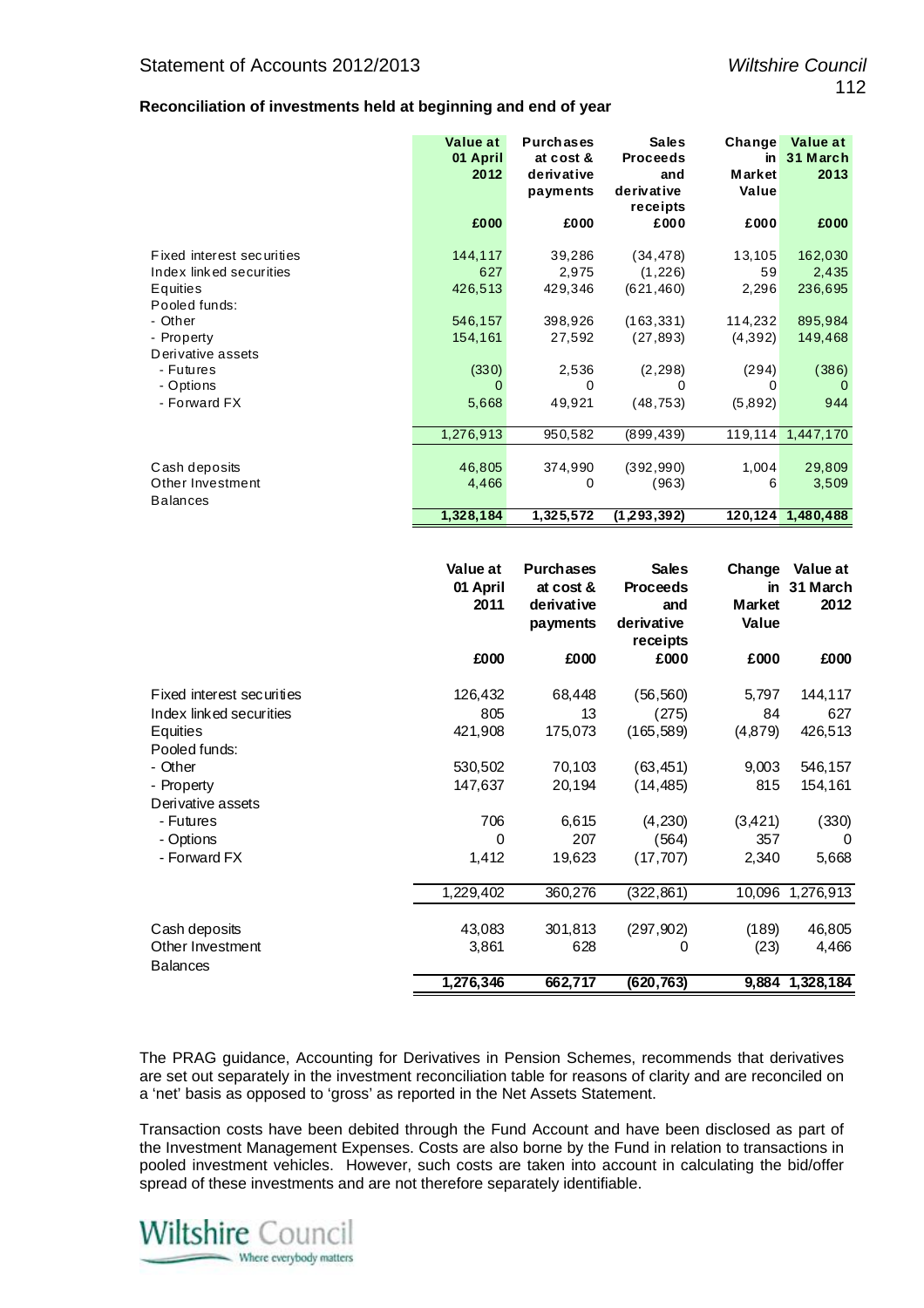113

**Details of investments held at year end** 

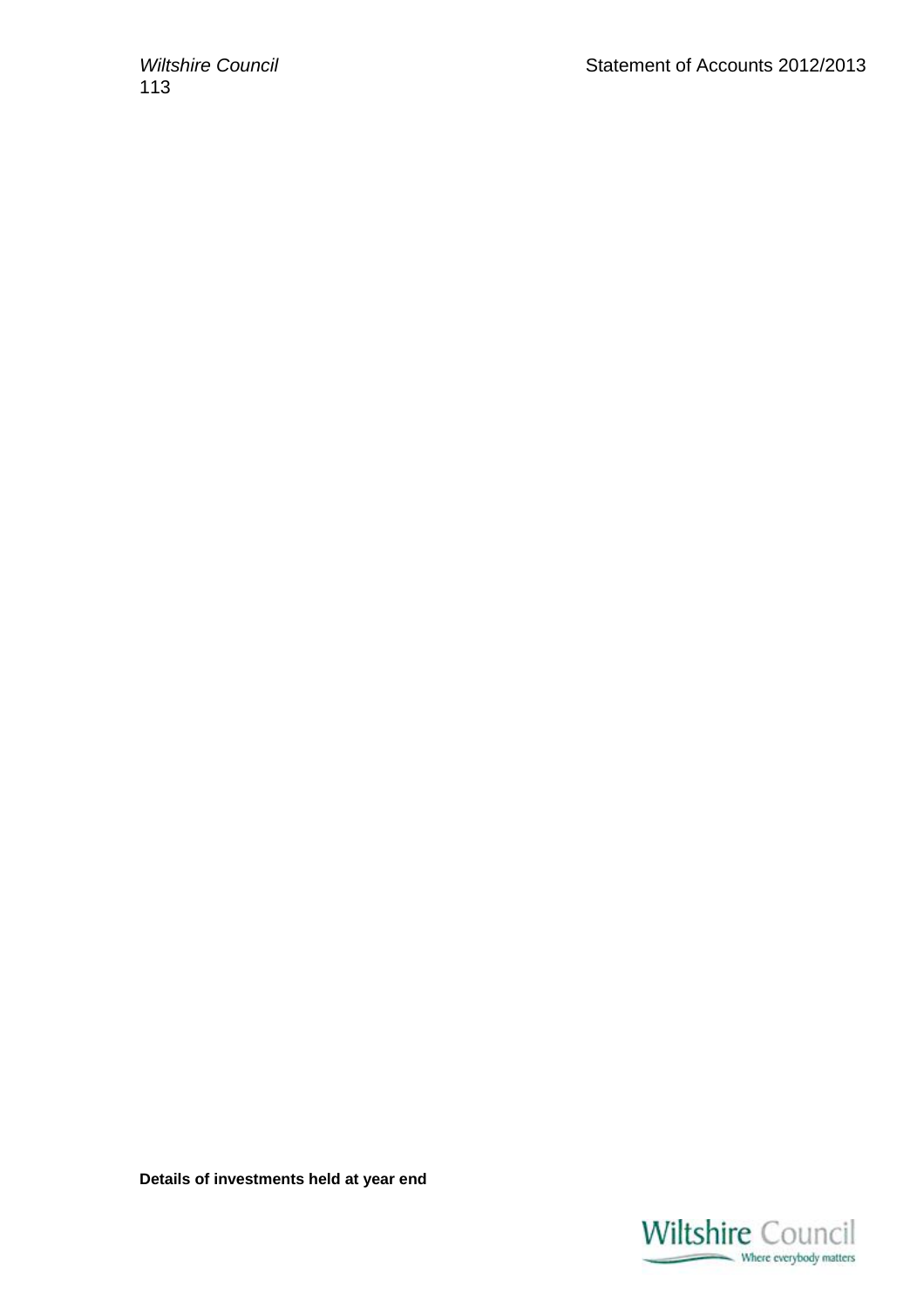|                                             | 31 March 2013<br>£000 | 31 March 2012<br>£000 |
|---------------------------------------------|-----------------------|-----------------------|
| <b>INVESTMENT ASSETS</b>                    |                       |                       |
| <b>Fixed Interest Securities</b>            |                       |                       |
| - UK fixed interest Government bonds        | 14,897                | 8,891                 |
| - UK fixed interest Corporate bonds         | 146,901               | 134,667               |
| - Overseas fixed interest Government bonds  | 0                     | O                     |
| - Overseas fixed interest Corporate bonds   | 232                   | 559                   |
|                                             | 162,030               | 144,117               |
| <b>Index Linked Securities</b>              |                       |                       |
| - UK index linked Corporate bonds           | 2,435                 | 627                   |
|                                             | 2,435                 | 627                   |
| <b>Equities</b>                             |                       |                       |
| - UK equities                               | 23,640                | 48,380                |
| - Overseas equities                         | 213,055               | 378,133               |
|                                             | 236,695               | 426,513               |
| <b>Pooled Investment Vehicles</b>           |                       |                       |
| - UK equities                               | 219,821               | 193,060               |
| - Overseas equities                         | 518,961               | 189,425               |
| - UK fixed interest Government bonds        | O                     | 49,162                |
| - UK fixed interest Corporate bonds         | 0                     | 0                     |
| - Overseas fixed interest Government bonds  | 177                   | 154                   |
| - Overseas fixed interest Corporate bonds   | 978                   | 811                   |
| - UK index linked Government bonds          | 76,875                | 49,801                |
| - Property                                  | 149,468               | 154,161               |
| - Long-Short Hedge Fund                     | 75,364                | 63,744                |
| - Infrastructure                            | 3,808                 |                       |
|                                             | 1,045,452             | 700,318               |
| Cash held on deposit                        |                       |                       |
| - Sterling Cash                             | 25,591                | 38,444                |
| - Overseas Cash                             | 4,218                 | 8,361                 |
|                                             | 29,809                | 46,805                |
| <b>Other Investment Balances</b>            |                       |                       |
| - Derivatives Assets                        | 1,871                 | 6,957                 |
| - Outstanding dividend entitlements         | 2,998                 | 3,739                 |
| - Recoverable tax                           | 511                   | 727                   |
|                                             | 5,380                 | 11,423                |
| <b>INVESTMENT LIABILITIES</b>               |                       |                       |
| - Derivatives Liabilities                   | (1, 313)              | (1,619)               |
| Total of investments held                   | 1,480,488             | 1,328,184             |
|                                             |                       |                       |
| <b>NET CURRENT ASSETS &amp; LIABILITIES</b> |                       |                       |
| <b>Current Assets</b>                       | 15,797                | 18,109                |
| <b>Current Liabilities</b>                  | (2, 372)              | (1, 494)              |
|                                             |                       |                       |
| Total net current assets                    | 13,425                | 16,615                |
|                                             |                       |                       |
|                                             | 1,493,913             | 1,344,799             |

**Derivative Contracts** 

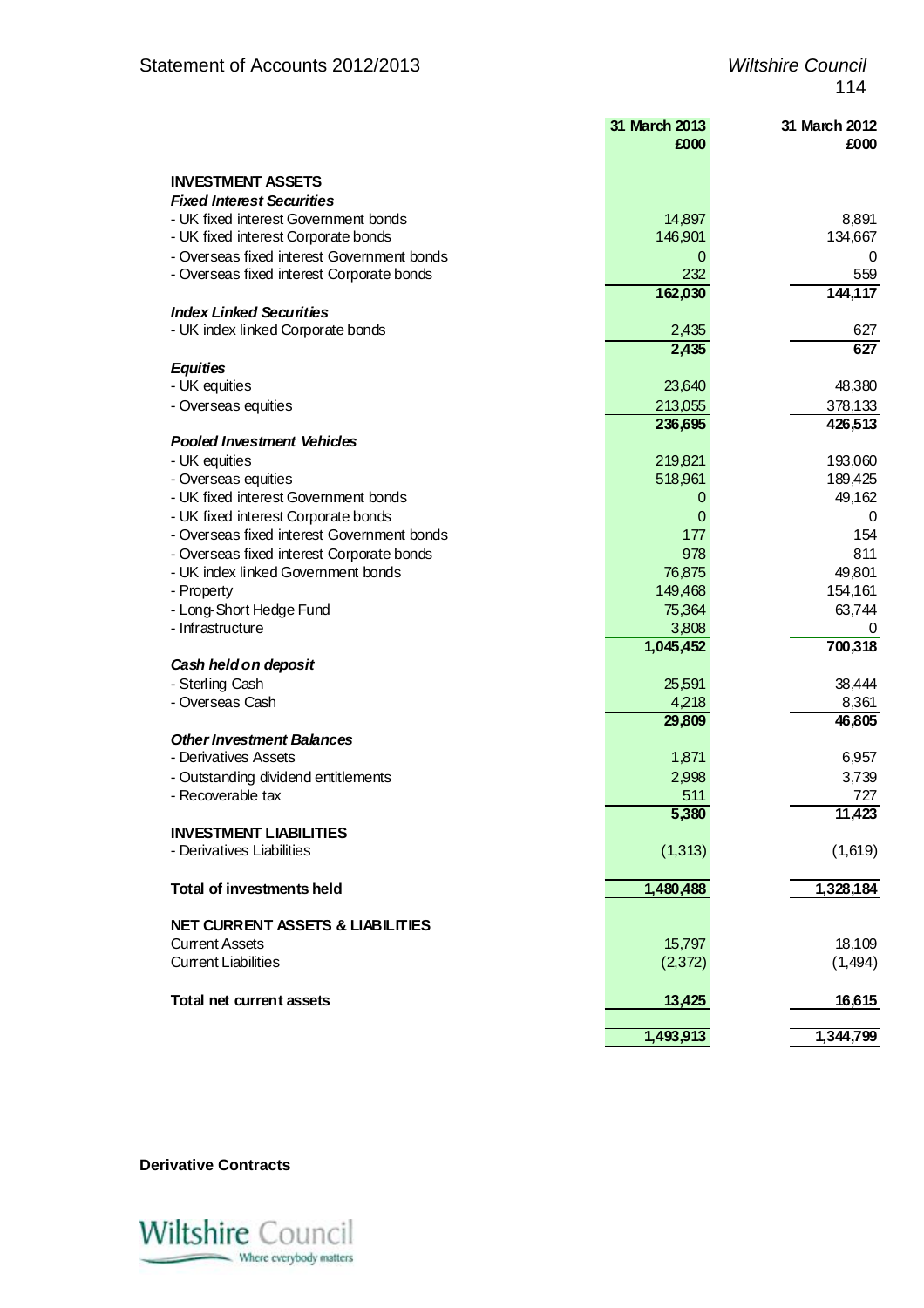# 115 *Objectives and Policies*

The Wiltshire Pension Fund committee have authorised the use of derivatives by their investment managers as part of the investment strategy for the Fund.

The main objective for the use of key classes of derivatives and the policies followed during the year are summarised as follows:

**Options** – The Fund allows two of its managers to invest in options as part of their portfolio construction to assist them in achieving performance targets. These options are limited to 'Over-the-Counter' contracts purchased on major exchanges and must not exceed specified limits. Option exposures are limited and hedged through the use of futures.

*Futures* – The Fund allows a number of its managers to invest in futures, within specified exposure limits, as part of their overall portfolio construction to assist them in achieving performance targets.

*Forward foreign exchange* – In order to maintain an appropriate diversification of investments within the Fund and take advantage of overseas investment returns a proportion of the investment portfolio is invested overseas. To balance the risk of investing in foreign currencies a dynamic currency hedging programme, using forward foreign contracts, is in place to reduce the currency exposure of the overseas investments. The overseas equity investments are hedged this way.

The Fund had the following derivative contracts outstanding at the year end relating to its fixed interest investment and dynamic currency mandate. The details are:

| <b>FutureContracts</b>        |                      |                |                             |                           |                              |
|-------------------------------|----------------------|----------------|-----------------------------|---------------------------|------------------------------|
| <b>Nature</b>                 | <b>Noninal Amart</b> | Duration       | Economic<br><b>Exposure</b> | Asset value at<br>veerend | Liability value<br>atyearend |
|                               | £000                 |                | £000                        | £000                      | £000                         |
| <b>Fixed Incorre Security</b> |                      |                |                             |                           |                              |
| <b>UKLargGlt</b>              | 151)                 | Expires Jun 13 | (17,936)                    |                           | (384)                        |
| Australian 10yr Bond          | 66                   | Expires Jun 13 | 5,510                       |                           | $\boldsymbol{\varnothing}$   |
|                               |                      |                |                             | 0                         | (386)                        |

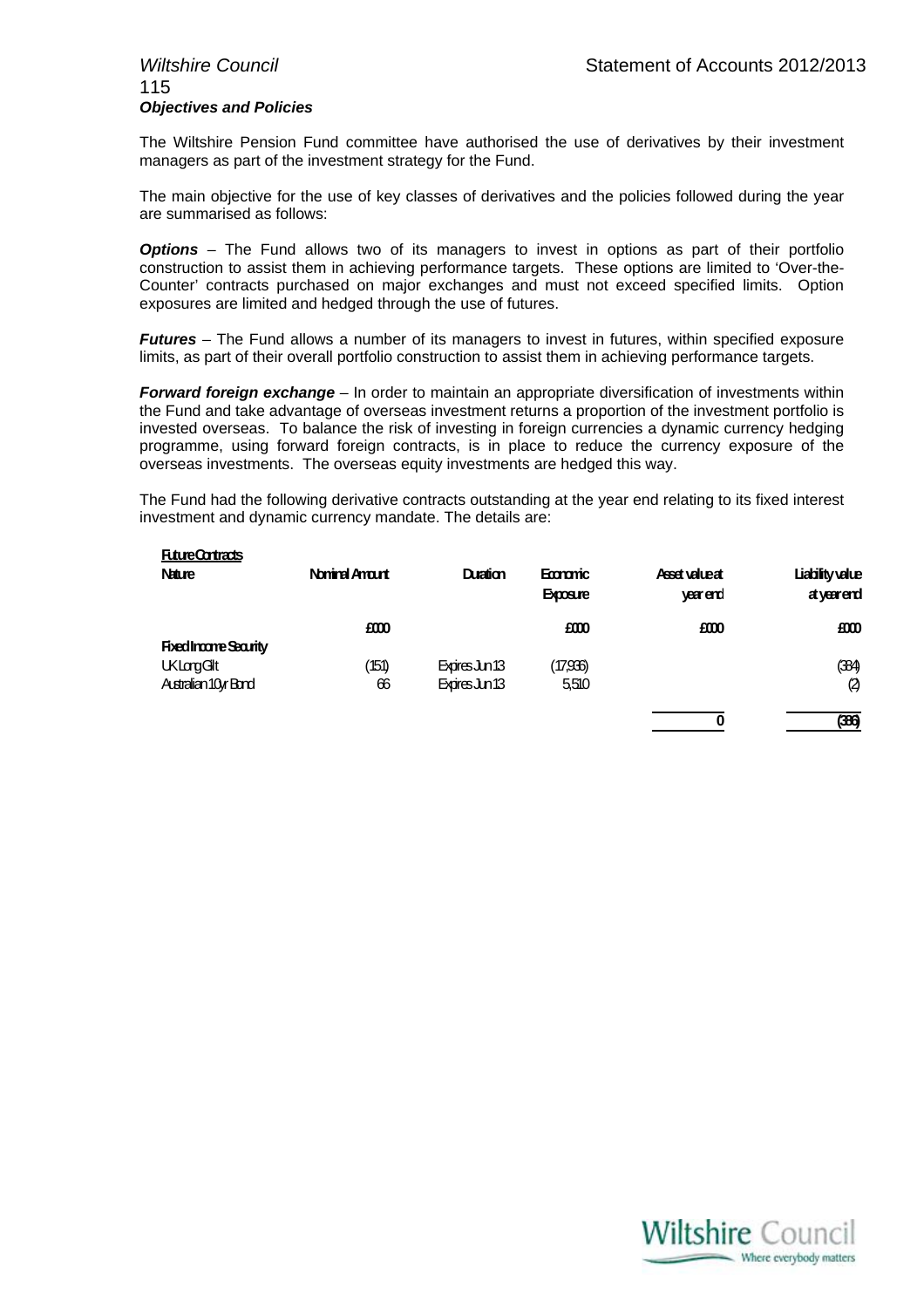| <b>Forward Cash Currency Contracts</b><br>Contract | Settlement date | <b>Qurency bought</b> | <b>Currency sold</b>     | Asset value at | Liability value |
|----------------------------------------------------|-----------------|-----------------------|--------------------------|----------------|-----------------|
|                                                    |                 |                       |                          |                |                 |
|                                                    |                 |                       |                          | £000           | £000            |
| <b>Forward OTC</b>                                 | Oto6months      | Sterling              | <b>Australian Dollar</b> | $\,6$          |                 |
| Forward OTC                                        | Oto6months      | Sterling              | <b>Bazil Real</b>        | 11             |                 |
| Forward OTC                                        | Oto6months      | Sterling              | Canadan Dollar           |                | (20)            |
| Forward OTC                                        | Oto6months      | Sterling              | Czech Koruna             | 1              |                 |
| Forward OTC                                        | Oto6months      | Danish Krone          | Sterling                 |                | (1)             |
| <b>Forward OTC</b>                                 | Oto6months      | Sterling              | Darish Krone             | 65             |                 |
|                                                    |                 |                       |                          |                |                 |
| <b>Forward OTC</b>                                 | 0to6mmths       | Euro                  | Sterling                 |                | (204)           |
| Forward OTC                                        | Oto6months      | Sterling              | Euro                     | 531            |                 |
| <b>Forward OTC</b>                                 | Oto6months      | Hong Kong Dollar      | Sterling                 |                | (40)            |
| Forward OTC                                        | Oto6months      | Sterling              | <b>Horg Kong Dollar</b>  | 113            |                 |
| Forward OTC                                        | Oto6months      | Sterling              | Indonesian Rupiah        | 1              |                 |
|                                                    |                 |                       |                          |                |                 |
| Forward OTC                                        | Oto6months      | Sterling              | <b>Isradi Shekel</b>     |                | (2)             |
| Forward OTC                                        | Oto6months      | Sterling              | Japanese Yen             |                | (246)           |
| <b>Forward OTC</b>                                 | Oto6months      | Sterling              | Malysian Ringgit         |                | (1)             |
| Forward OTC                                        | Oto6months      | Sterling              | New Taiwan Dollar        | 6              |                 |
| Forward OTC                                        | Oto6months      | Sterling              | New Zealand Dollar       |                | (1)             |
| <b>Forward OTC</b>                                 | Oto6months      | Sterling              | Norwegian Krone          | 3              |                 |
| Forward OTC                                        | Oto6months      | Sterling              | Polish Zlaty             | 1              |                 |
| Forward OTC                                        | Oto6months      | Sterling              | Sngapore Dollar          |                | (10)            |
| Forward OTC                                        | Oto6months      | Sterling              | South Korean Won         | 10             |                 |
| Forward OTC                                        | 0to6mmths       | Swedsh Krona          | Sterling                 |                |                 |
| <b>Forward OTC</b>                                 | Oto6months      | Sterling              | Swedish Krona            | 124            | $\frac{2}{3}$   |
| <b>Forward OTC</b>                                 | Oto6months      | Sterling              | Swiss Franc              | 40             |                 |
|                                                    |                 |                       |                          |                |                 |
| Forward OTC                                        | Oto6months      | Sterling              | <b>Thailand Baht</b>     | 1              |                 |
| Forward OTC                                        | Oto6months      | <b>USDollar</b>       | Sterling                 |                | (340)           |
| Forward OTC                                        | Oto6months      | Sterling              | <b>USDdlar</b>           | 958            | (57)            |
|                                                    |                 |                       |                          | 1,871          | (927)           |

**Financial Instruments** 

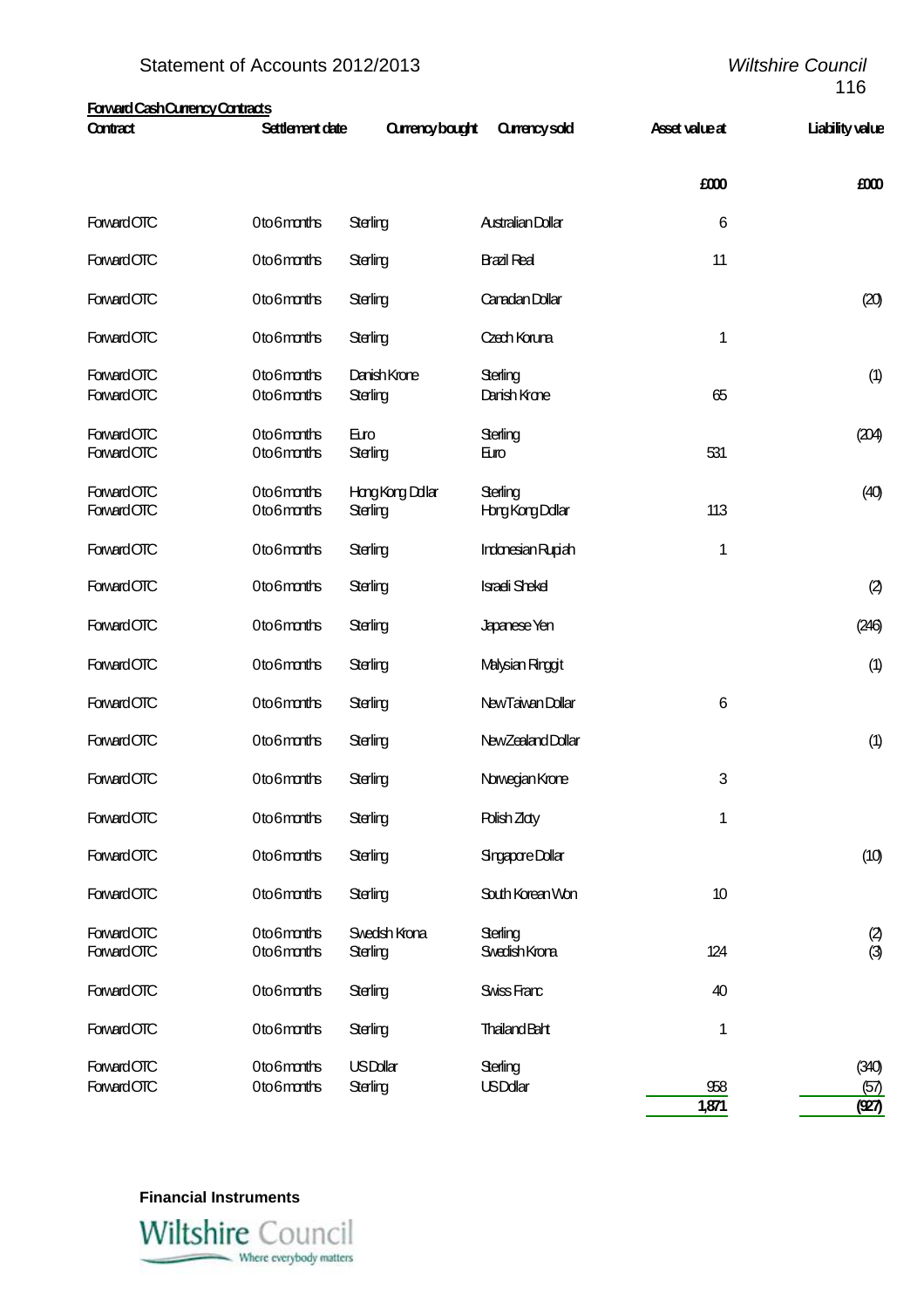**Financial** 

# **Classification of financial instruments**

The accounting policies describe how different asset classes of financial instruments are measured, and how income and expenses, including fair value gains and losses are recognised. The following table analyses the carrying amounts of financial assets and liabilities by category and net asset statement heading. No financial assets were reclassified during the accounting period.

#### **As at 31 March 2013**

| Designated as Fair<br>value through<br><b>Profit and Loss</b> | Loans and<br><b>Receivables</b> | r rancial<br>liabilities at<br>amortised<br>cost |
|---------------------------------------------------------------|---------------------------------|--------------------------------------------------|
| £000                                                          | £000                            | £000                                             |
|                                                               |                                 |                                                  |
| 162,030                                                       | 0                               | 0                                                |
| 2,435                                                         | 0                               | 0                                                |
| 225,346                                                       | 11,349                          | 0                                                |
| 895,984                                                       |                                 | 0                                                |
| 149,468                                                       | 0                               | 0                                                |
| 1,871                                                         | 0                               | 0                                                |
| 0                                                             | 33,226                          | 0                                                |
| 3,509                                                         | 0                               | 0                                                |
|                                                               | 12,380                          | 0                                                |
| 1,440,643                                                     | 56,955                          | 0                                                |
|                                                               |                                 |                                                  |
| (1, 313)                                                      | 0                               | 0                                                |
| O                                                             | $-2,372$                        | 0                                                |
| (1, 313)                                                      | (2,372)                         | 0                                                |
| 1,439,330                                                     | 54,583                          | 0                                                |
|                                                               |                                 |                                                  |

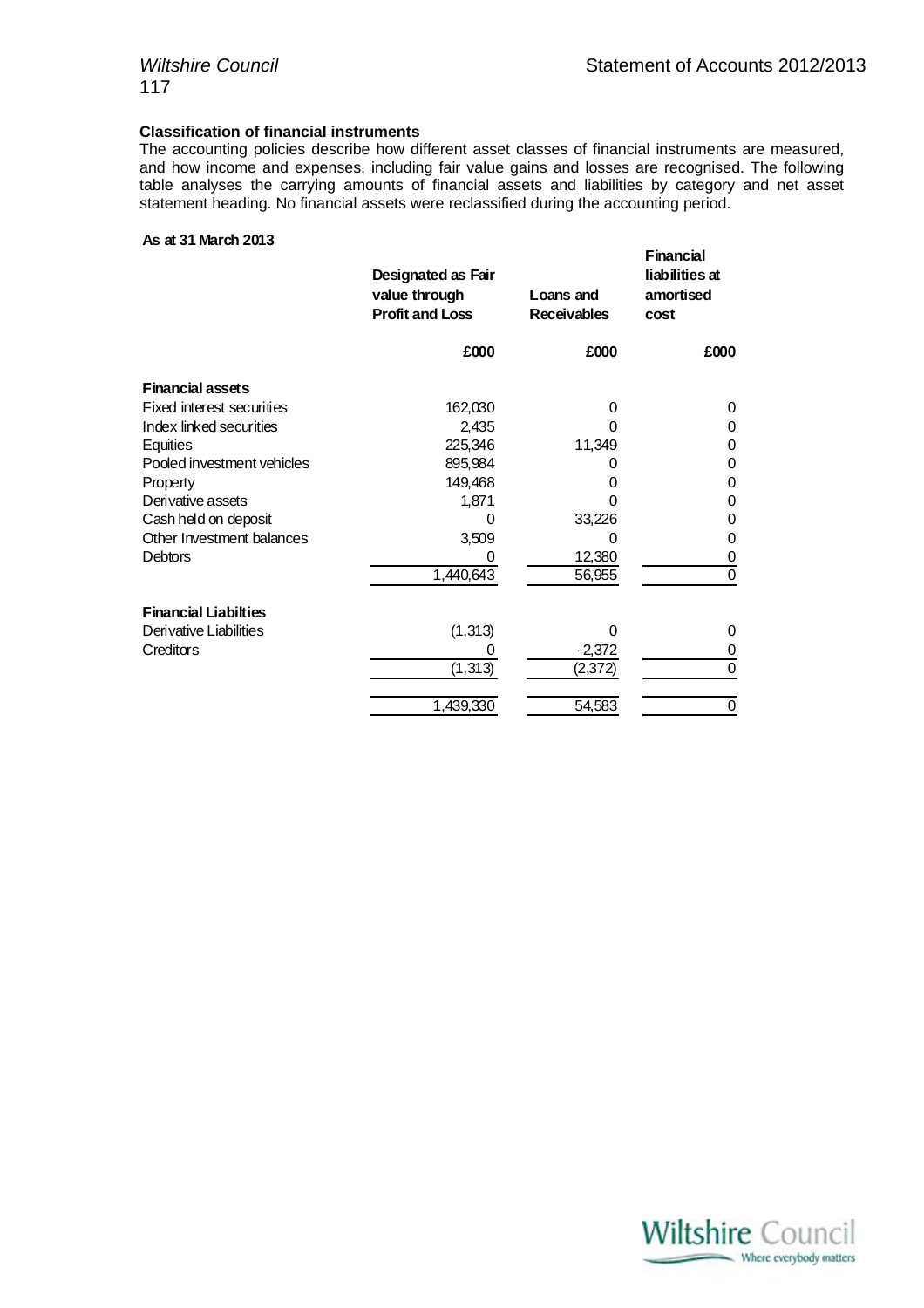**Financial** 

# **As at 31 March 2012**

|                             | Designated as Fair<br>value through<br><b>Profit and Loss</b> | Loans and<br><b>Receivables</b> | Γ∥la∏⊌lal<br>liabilities at<br>amortised<br>cost |
|-----------------------------|---------------------------------------------------------------|---------------------------------|--------------------------------------------------|
|                             | £000                                                          | £000                            | £000                                             |
| <b>Financial assets</b>     |                                                               |                                 |                                                  |
| Fixed interest securities   | 144,117                                                       | 0                               | 0                                                |
| Index linked securities     | 627                                                           | 0                               | 0                                                |
| Equities                    | 416,810                                                       | 9,703                           | 0                                                |
| Pooled investment vehicles  | 546,157                                                       |                                 | 0                                                |
| Property                    | 154,161                                                       | 0                               | 0                                                |
| Derivative assets           | 6,957                                                         |                                 | 0                                                |
| Cash held on deposit        | 0                                                             | 48,562                          | 0                                                |
| Other Investment balances   | 4,466                                                         | O                               | 0                                                |
| <b>Debtors</b>              | 0                                                             | 16,352                          | 0                                                |
|                             | 1,273,295                                                     | 74,617                          | $\mathbf 0$                                      |
| <b>Financial Liabilties</b> |                                                               |                                 |                                                  |
| Derivative Liabilities      | (1,619)                                                       | O                               | 0                                                |
| Creditors                   | 0                                                             | $-1,494$                        | 0                                                |
|                             | (1,619)                                                       | (1,494)                         | 0                                                |
|                             | 1,271,676                                                     | 73,123                          | 0                                                |

# **Net gains/(losses) on financial instruments**

|                                                               | 2013<br>£000 | 2012<br>£000 |
|---------------------------------------------------------------|--------------|--------------|
| <b>Financial assets</b><br>Fair value through profit and loss | 120,874      | 12,528       |
| Loans and receivable                                          | 994          | (219)        |
| <b>Financial liabilities</b>                                  |              |              |
| Fair value through profit and loss<br>Loans and receivable    | (1,744)      | 12,425       |
| Total                                                         | 12u<br>124   |              |

# **Financial Risk Disclosure**

As an LGPS Pension Fund, the Funds objective is to achieve a relatively stable "real" return above the rate of inflation over the long term. In order to achieve this objective the Fund holds financial instruments such as securities (equities, bonds), property, pooled funds (collective investment schemes) and cash and cash equivalents. The Funds activities expose it to a variety of financial risks including Market Risk, Credit Risk and Liquidity Risk.

All the Funds investments are managed by appointed Investment Managers. All investments are held by BNY Mellon who acts as custodian on behalf of the Fund. Each investment manager is required to invest the assets managed by them in accordance with the terms of a written investment mandate or pooled fund prospectus.

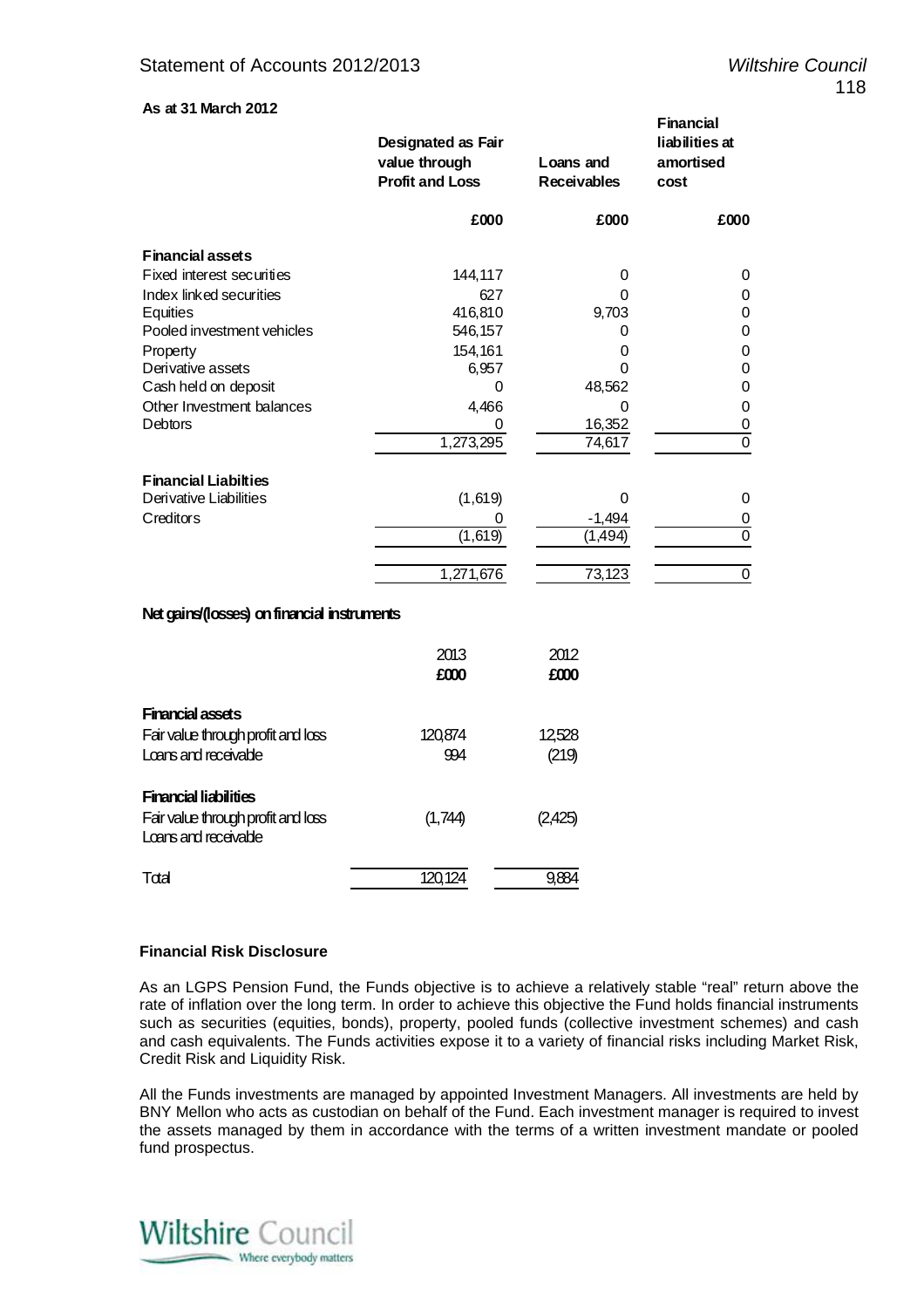# 119

The Wiltshire Pension Fund Committee has determined that these managers are appropriate for the Fund and is in accordance with its investment strategy. The Committee obtains regular reports from each investment manager and its Investment Consultant on the nature of investments made and associated risks.

The analysis below is designed to meet the disclosure requirements of IFRS 7.

# **a) Market Risk**

Market risk represents the risk that the fair value of a financial instrument will fluctuate because of changes in market prices. This could be as a result of changes in market price, interest rates or currencies. The objective of the Funds Investment strategy is to manage and control market risk exposure within acceptable parameters, while optimising the return.

In general excessive volatility in market risk is managed through diversification across asset class and investment manager. Each manager is also expected to maintain a diversified portfolio within their allocation.

# **1) Market Price Risk**

Market price risk represents the risk that the value of a financial instrument will fluctuate as a result of changes in market prices (other than those arising from interest rate risk or foreign exchange risk), whether those changes are caused by factors specific to the individual instrument or its issuer or factors affecting the market in general.

By diversifying investments across asset classes and managers, the Fund aim to reduce the exposure to price risk. Diversification of asset classes seeks to reduce correlation of price movements, whilst the appointment of specialist managers enables the Fund to gain from their investment expertise.

# **Market Price - Sensitivity Analysis**

The sensitivity of the Fund's investments to changes in market prices have been analysed using the volatility of returns experienced by asset classes. The volatility data has been provided by the Fund's Investment Advisor (Mercers) and is broadly consistent with a one-standard deviation movement. The volatility is measured by the (annualised) estimated standard deviation of the returns of the assets relative to the liability returns. Such a measure is appropriate for measuring "typical" variations in the relative values of the assets and liabilities over short time periods. It is not appropriate for assessing longer term strategic issues. The analysis assumes that all other variables, in particular, interest rates and foreign exchange rates, remain constant.

Movements in market prices would have increased or decreased the net assets valued at 31 March 2013 and 2012 by the amounts shown below.

| As at 31 March 2013                            | Value     | Volatility<br>£000 of return | £000     | Increase Decrease<br>£000 |
|------------------------------------------------|-----------|------------------------------|----------|---------------------------|
| Baillie Gifford - Global Equity                | 227,940   | 17.00%                       | 38,750   | (38, 750)                 |
| CBRE - Property                                | 162.841   | 10.80%                       | 17,587   | (17, 587)                 |
| Western Asset Management - Corporate Bonds     | 173,712   | 6.70%                        | 11,639   | (11,639)                  |
| Legal & General - Equity                       | 219,821   | 16.60%                       | 36,490   | (36, 490)                 |
| Legal & General - Gilts                        | 76,875    | 11.00%                       | 8,456    | (8,456)                   |
| Legal & General - Global Equity                | 164,554   | 17.00%                       | 27,974   | (27, 974)                 |
| Legal & General - Fundamentals                 | 84,958    | 17.00%                       | 14,443   | (14, 443)                 |
| Edinburgh Partners - Global Equity             | 120,759   | 17.00%                       | 20,529   | (20,529)                  |
| Jubilee Advisors - Long/Short Hedge Funds      | 75,365    | 10.90%                       | 8,215    | (8,215)                   |
| Barings - Dynamic Assets Allocation            | 150,774   | 12.00%                       | 18,093   | (18,093)                  |
| Partners Group - Infrastructure                | 3,811     | 30.00%                       | 1,143    | (1, 143)                  |
| M&G - Financing Fund                           | 11,349    | $0.00\%$                     | 0        | $\Omega$                  |
| Berenberg Bank - Dynamic Currency Fund         | 7,482     | $0.00\%$                     | 0        | O                         |
| Capital International - Global Equity          | 135       | $0.00\%$                     | 0        | 0                         |
| Capital International - Absolute Income Grower | 112       | $0.00\%$                     | $\Omega$ | 0                         |
|                                                | 1,480,488 |                              | 203.319  | (203, 319)                |

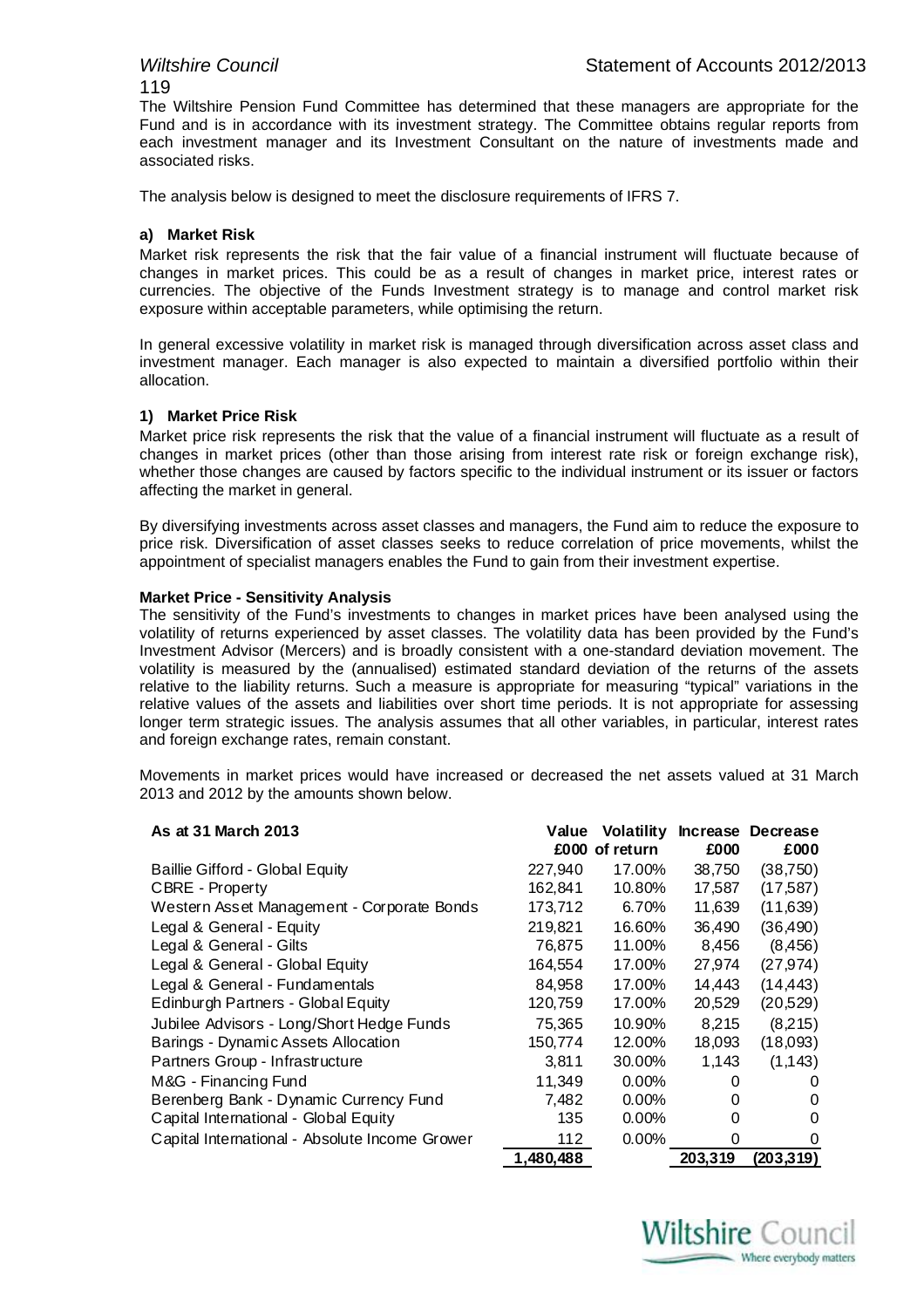| As at 31 March 2012                            | Value     | <b>Volatility</b><br>£000 of return | £000    | Increase Decrease<br>£000 |
|------------------------------------------------|-----------|-------------------------------------|---------|---------------------------|
| Baillie Gifford - Global Equity                | 178,592   | 17.39%                              | 31,057  | (31,057)                  |
| Capital International - Global Equity          | 178,821   | 17.39%                              | 31,097  | (31,097)                  |
| Capital International - Absolute Income Grower | 136,630   | 12.94%                              | 17,680  | (17,680)                  |
| <b>ING Real Estate - Property</b>              | 160.616   | 11.04%                              | 17,732  | (17, 732)                 |
| Western Asset Management - Corporate Bonds     | 153,462   | 9.62%                               | 14,763  | (14, 763)                 |
| Legal & General - Equity                       | 193,060   | 17.39%                              | 33,573  | (33,573)                  |
| Legal & General - Gilts                        | 98,964    | 12.07%                              | 11,940  | (11,940)                  |
| Edinburgh Partners - Global Equity             | 131,981   | 17.39%                              | 22,951  | (22, 951)                 |
| Jubilee Advisors - Long/Short Hedge Funds      | 67,844    | 11.02%                              | 7.476   | (7, 476)                  |
| Record Currency Management                     | 18.511    | $0.00\%$                            | 0       | $\Omega$                  |
| M&G - Financing Fund                           | 9,703     | $0.00\%$                            |         | $\Omega$                  |
|                                                | 1,328,184 |                                     | 188.270 | (188.270)                 |

# **2) Interest Rate Risk**

Interest rate risk is the risk that the fair value or future cash flows of a financial instrument will fluctuate because of changes in market interest rates.

The Fund's exposure to interest rate movements from its investments in cash & cash equivalents, fixed interest and loans at 31 March 2013 and 2012 are provided below.

|                                  | 31 March 2013 |
|----------------------------------|---------------|
|                                  | £000          |
| Cash held on deposit             | 29,809        |
| <b>Fixed Interest Securities</b> | 162,030       |
| Loans                            | 11,349        |
|                                  | 203,188       |
|                                  |               |
|                                  | 31 March 2012 |
|                                  | £000          |
| Cash held on deposit             | 46,805        |
| <b>Fixed Interest Securities</b> | 144,117       |
| Loans                            | 9.703         |
|                                  | 200,625       |

#### **Interest Rate – Sensitivity Analysis**

The Pension Fund recognises that interest rates vary and can impact on the fair value of the assets. The sensitivity of the Fund's investments to changes in interest rates has been analysed by showing the affect of a 100 basis point (1%) change in interest rates. This analysis assumes that all other variables, in particular foreign currency rates, remain constant.

|                                  | Value   | Change in net assets |           |  |
|----------------------------------|---------|----------------------|-----------|--|
| As at 31 March 2013              | £000    | £000                 | £000      |  |
|                                  |         | $+100$ BP            | $-100$ BP |  |
| Cash held on deposit             | 29,809  | 298                  | (298)     |  |
| <b>Fixed Interest Securities</b> | 162,030 | (13, 108)            | 13,108    |  |
| Loans                            | 11.349  |                      |           |  |
|                                  | 203,188 | (12, 810)            | 12,810    |  |

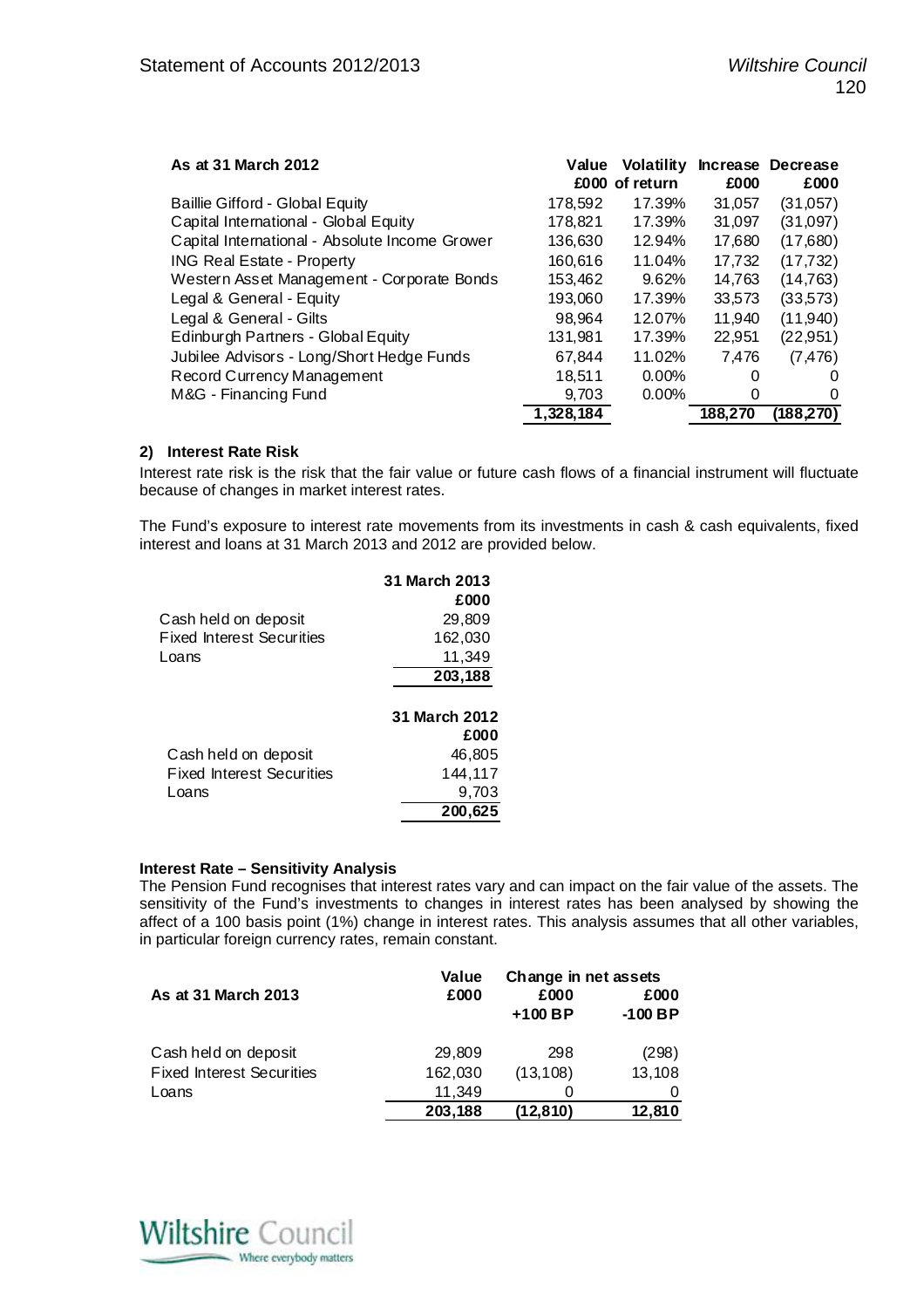|                                  | Value   | Change in net assets |           |  |
|----------------------------------|---------|----------------------|-----------|--|
| As at 31 March 2012              | £000    | £000                 | £000      |  |
|                                  |         | $+100$ BP            | $-100$ BP |  |
| Cash held on deposit             | 46,805  | 468                  | (468)     |  |
| <b>Fixed Interest Securities</b> | 144,117 | (10, 722)            | 10,722    |  |
| Loans                            | 9,703   |                      |           |  |
|                                  | 200,625 | (10.254)             | 10,254    |  |

A 1% increase in interest rates will reduce the fair value of the relevant net assets and vice versa. The loans identified are part of the M&G Financing Fund. Borrowers pay a fixed annual interest rate agreed at the outset.

# **3) Currency Risk**

Currency risk represents the risk that the fair value of financial instruments will fluctuate because of changes in foreign exchange rates. The Fund is exposed to currency risk on financial instruments that are denominated in a currency other than sterling. When sterling depreciates the sterling value of foreign currency denominated investments will rise and when sterling appreciates the sterling value of foreign currency denominated investments will fall.

Currently Wiltshire Pension Fund has a dynamic hedging arrangement in place. This reduces the volatility of returns over the long term.

The tables below show approximate exposures to each of the three major foreign currencies based on manager benchmarks and target allocations. This is based on the three global equity managers Baillie Gifford, Edinburgh Partners and Legal & General.

| 2013                         | <b>US Dollar</b> | Euro   | Yen    |
|------------------------------|------------------|--------|--------|
| Benchmark Weights            | 18.00%           | 6.60%  | 3.20%  |
| <b>Net Currency Exposure</b> | £'000            | £'000  | £'000  |
|                              | 266,904          | 97,108 | 47,408 |
| 2012                         | <b>US Dollar</b> | Euro   | Yen    |
| Benchmark Weights            | 21.70%           | 4.80%  | 3.70%  |
| <b>Net Currency Exposure</b> | £000             | £000   | £000   |
|                              | 288,486          | 63,317 | 49,330 |

# **Currency Risk – Sensitivity Analysis**

The sensitivity of the Fund's investments to changes in foreign currency rates have been analysed using a 10% movement in exchange rates in either direction. This analysis assumes that all variables, in particular interest rates, remain constant.

A 10% strengthening or weakening of Sterling against the various currencies at 31 March 2013 and 31 March 2012 would have increased or decreased the net assets by the amount shown below.

| 2013                         | <b>Assets Held</b> | Change in net assets<br>$+10%$<br>$-10%$ |           |
|------------------------------|--------------------|------------------------------------------|-----------|
|                              | at Fair Value      |                                          |           |
|                              | £000               | £000                                     | £000      |
| US Dollar                    | 266.904            | 26,690                                   | (26,690)  |
| Euro                         | 97.108             | 9.711                                    | (9,711)   |
| Yen                          | 47.408             | 4.741                                    | (4,741)   |
| <b>Net Currency Exposure</b> | 411,420            | 41,142                                   | (41, 142) |

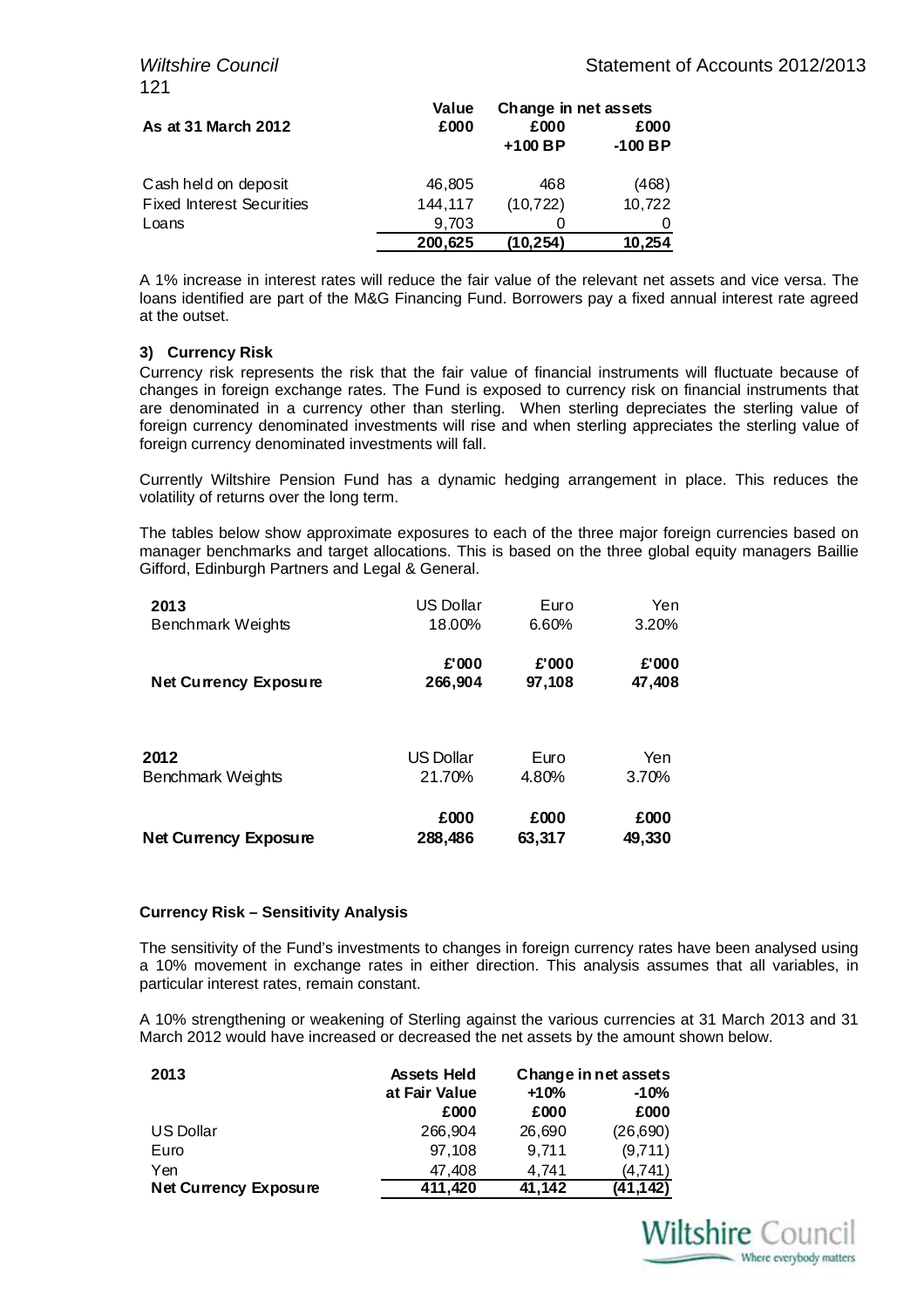| 2012                         | <b>Assets Held</b> | Change in net assets |           |
|------------------------------|--------------------|----------------------|-----------|
|                              | at Fair Value      | $-10%$<br>$+10%$     |           |
|                              | £000               | £000                 | £000      |
| US Dollar                    | 288,486            | 28,849               | (28, 849) |
| Euro                         | 63,317             | 6,332                | (6,332)   |
| Yen                          | 49,330             | 4,933                | (4,933)   |
| <b>Net Currency Exposure</b> | 401,133            | 40,114               | (40, 114) |

As the Fund has a dynamic hedging arrangement in place only a proportion of the gains/losses would be experienced. One important point to note is that currency movements are not independent of each other. If sterling strengthened generally it may rise against all the above currencies producing losses across all the currencies.

## **b) Credit Risk**

Credit risk represents the risk that the counterparty to the financial instrument will fail to meet their obligations and the Fund will incur a financial loss.

The Fund is exposed to credit risk through its investment managers, custodian and its daily treasury management activities. Credit risk is minimised through the careful selection and monitoring of counterparties.

A securities lending programme is run by the Fund's custodian, BNY Mellon, who manage and monitor the counterparty risk, collateral risk and the overall lending programme. The minimum level of collateral for securities on loan is 102%, however more collateral may be required depending upon the type of transaction. This level is assessed daily to ensure it takes account of market movements. The current collateral Wiltshire Pension Fund accepts is AAA rated supranational debt, AA rated debt and FTSE 350 Equity DBV. Securities lending is capped by investment regulations and statutory limits are in place to ensure that no more than 35% of eligible assets can be on loan at any one time.

Forward currency contracts are entered into by the Fund's currency overlay manager – Berenberg. These contracts are subject to credit risk in relation to the counterparties of the contracts which are primarily banks. The responsibility for these contracts rests with Berenberg. Prior to appointment full due diligence was undertaken, they are regulated by BaFin (the German equivalent of FSA) and meet the requirements set out in the LGPS (Management and Investment of Funds) Regulations 2009.

Another source of credit risk is the cash balances held internally or by managers. The Pension Fund's bank account is held at HSBC, which holds an AA- long term credit rating and it maintains its status as a well capitalised and strong financial institution. The management of the cash held in this account is managed by the Council's Treasury Management Team in line with the Fund's Treasury Management Strategy which sets out the permitted counterparties and limits. Cash held by investment managers is invested with the custodian in a diversified money market fund rated AAAm.

The Fund's exposure to credit risk at 31 March 2013 and 2012 is the carrying amount of the financial assets.

**£000**

# **2013**

|                           | _ww     |
|---------------------------|---------|
| Fixed interest securities | 162,030 |
| Index linked securities   | 2,435   |
| Derivative assets         | 558     |
| Cash held on deposit      | 29,809  |
| Other investment balances | 3,509   |
| Current assets            | 15.797  |
|                           | 214,138 |

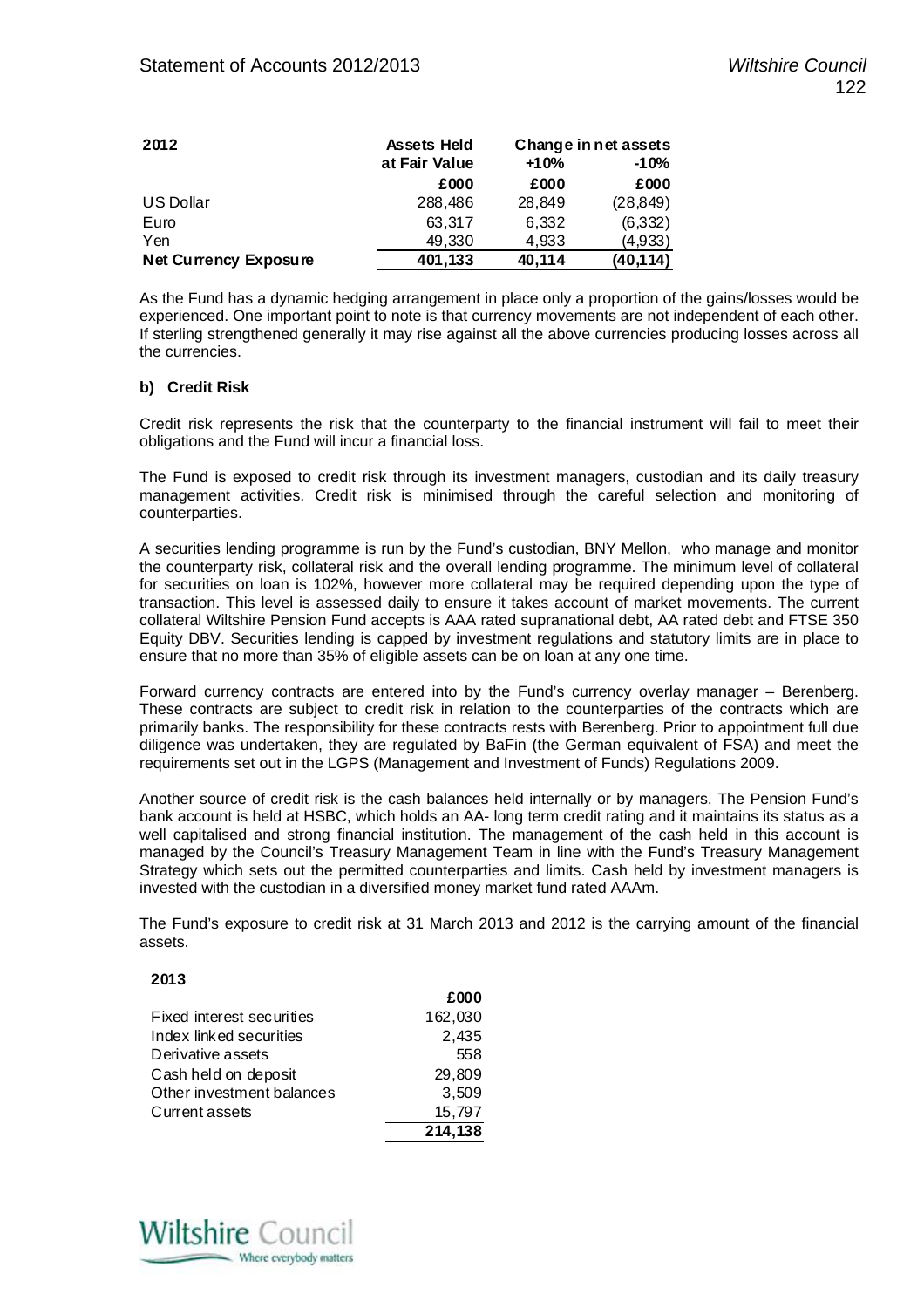| <b>Wiltshire Council</b> |  |
|--------------------------|--|
| 123                      |  |
| 2012                     |  |

|                           | zwv     |
|---------------------------|---------|
| Fixed interest securities | 144,117 |
| Index linked securities   | 627     |
| Derivative assets         | 5,338   |
| Cash held on deposit      | 46.805  |
| Other investment balances | 4.466   |
| Current assets            | 18.109  |
|                           | 219,462 |

# **c) Liquidity Risk**

Liquidity risk represents the risk that the Fund will not be able to meet its financial obligations as they fall due. The main liabilities of the Fund relate to the benefits payable which fall due over a long period of time. The investment strategy reflects this and set out the strategic asset allocation of the Fund. Liquidity risk is mitigated by investing a proportion of the Fund in actively traded instruments in particular equities and fixed income investments. The Fund maintains a cash balance to meet operational requirements.

**£000**

The following tables analyses the Fund's financial liabilities as at 31 March 2013 and 2012, grouped into relevant maturity dates.

| 2013                    | Carrying<br>Amount<br>£000 | Less than<br>12 months<br>£000 | Greater than<br>12 months<br>£000 |
|-------------------------|----------------------------|--------------------------------|-----------------------------------|
| <b>Accounts Payable</b> | 26                         | 26                             | 0                                 |
| Benefits Payable        | 819                        | 819                            | 0                                 |
| <b>Sundry Creditors</b> | 1,526                      | 1,526                          | 0                                 |
|                         | 2,371                      | 2,371                          | 0                                 |
| 2012                    | Carrying<br>Amount<br>£000 | Less than<br>12 months<br>£000 | Greater than<br>12 months<br>£000 |
| Accounts Payable        | 98                         | 98                             | 0                                 |
| Benefits Payable        | 248                        | 248                            | 0                                 |
| Sundry Creditors        | 1,148                      | 1,148                          | 0                                 |
|                         | 1,494                      | 1,494                          | 0                                 |

# **Fair Value Hierarchy**

The Fund measures fair values using the following fair value hierarchy that reflects the significance of the inputs used in making the measurements:

- Level 1: Unadjusted quoted prices in an active market for identical assets or liabilities that the Fund has the ability to access at the measurement date.
- Level 2: Inputs other than quoted prices under Level 1 that are observable for the asset or liability, either directly or indirectly.
- Level 3: Unobservable inputs for the asset or liability used to measure fair value that rely on the Funds own assumptions concerning the assumptions that market participants would use in pricing an asset or liability.

The tables below analyse financial instruments, measured at fair value at the end of the reporting period 31 March 2013 and 31 March 2012, by the level in the fair value hierarchy into which the fair value

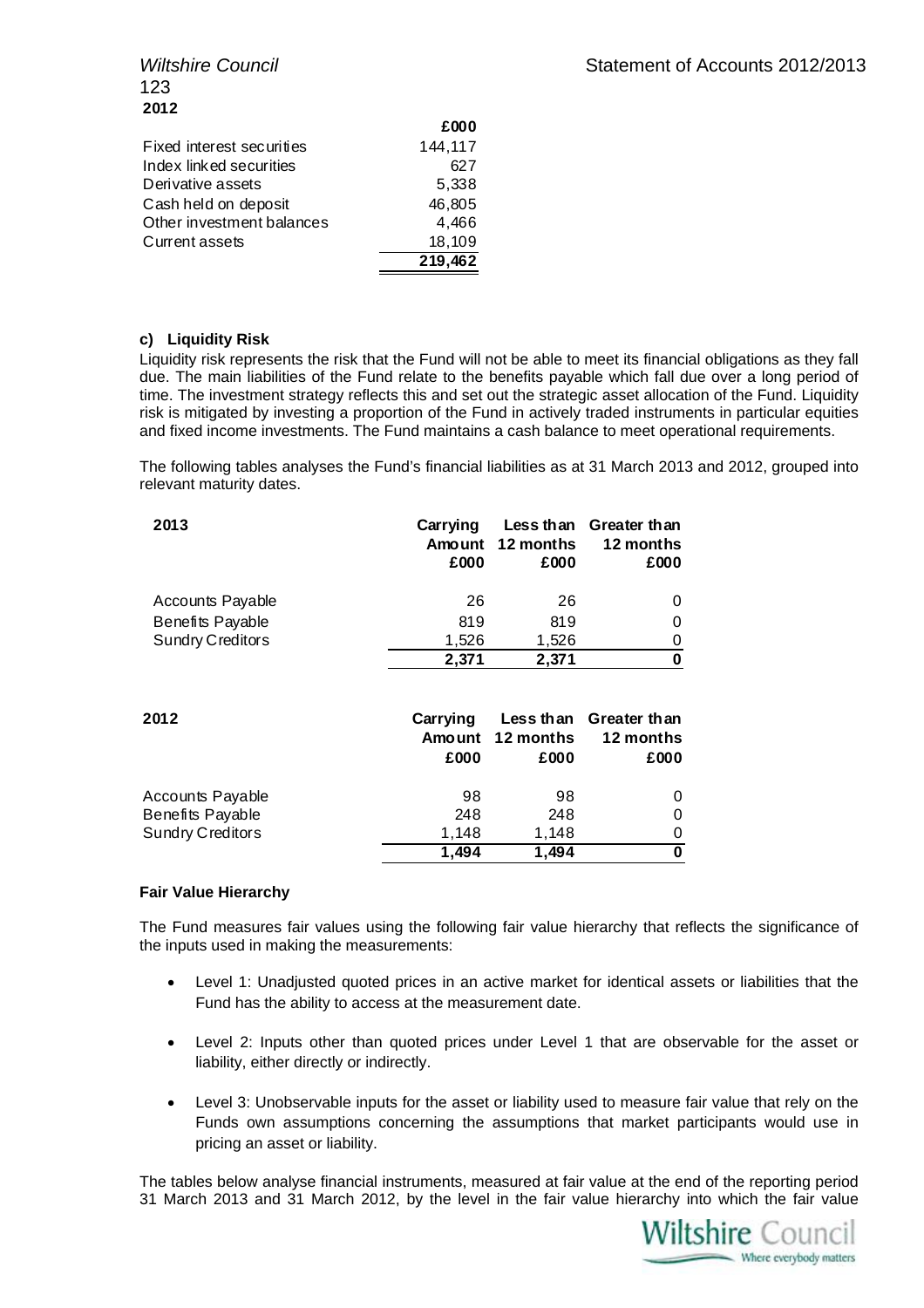124

measurement is categorised. This has been produced from analysis provided by our custodian BNY Mellon.

| 2013                             | £000<br>Level 1 | £000<br>Level 2 | £000<br>Level 3 | £000<br>Total |
|----------------------------------|-----------------|-----------------|-----------------|---------------|
| <b>Fixed Interest Securities</b> | 679             | 161,351         |                 | 162,030       |
| Index Linked Securities          |                 | 2,435           |                 | 2,435         |
| Equities                         | 223,788         |                 | 12,907          | 236.695       |
| Pooled Funds:                    |                 |                 |                 | 0             |
| - Other                          |                 | 892,176         | 5,585           | 897,761       |
| - Property                       |                 | 132,508         | 15,183          | 147,691       |
| Derivative assets                |                 |                 |                 | 0             |
| - Futures                        | (386)           |                 |                 | $-386$        |
| - Options                        |                 |                 |                 | 0             |
| - Forward FX                     | 944             |                 |                 | 944           |
|                                  | 225,025         | 1,188,470       | 33,675          | 1,447,170     |
| Cash Deposits                    | 29,805          | 4               |                 | 29,809        |
| Other Investment balances        | 3,509           |                 |                 | 3,509         |
|                                  | 258,339         | 1,188,474       | 33,675          | 1,480,488     |
|                                  |                 |                 |                 |               |

| 2012                             | £000    | £000    | £000    | £000      |
|----------------------------------|---------|---------|---------|-----------|
|                                  | Level 1 | Level 2 | Level 3 | Total     |
| <b>Fixed Interest Securities</b> |         | 144,117 |         | 144,117   |
| <b>Index Linked Securities</b>   |         | 627     |         | 627       |
| Equities                         | 414,931 |         | 11,582  | 426,513   |
| Pooled Funds:                    |         |         |         | 0         |
| - Other                          | 60,066  | 486,091 |         | 546,157   |
| - Property                       | 226     | 153,935 |         | 154,161   |
| Derivative assets                |         |         |         | 0         |
| - Futures                        | (330)   |         |         | (330)     |
| - Options                        |         |         |         | 0         |
| - Forward FX                     | 5,668   |         |         | 5,668     |
|                                  | 480,561 | 784,770 | 11,582  | 1,276,913 |
| Cash Deposits                    | 36,396  | 10,409  |         | 46,805    |
| Other Investment balances        | 4,466   |         |         | 4,466     |
|                                  | 521,423 | 795,179 | 11,582  | 1,328,184 |

During 2012/13 there were no transfers between level 1 and 2 of the fair value hierarchy.

The following tables present the movement in level 3 instruments for the year end 31 March 2013 and 31 March 12.

| 2013<br>Opening balance | £000<br>11,582 |
|-------------------------|----------------|
| Total gains/losses      | 12,911         |
| Purchases               | 12,771         |
| Sales                   | $-3,589$       |
| Transfer out of Level 3 | O              |
| Closing balance         | 33,67          |

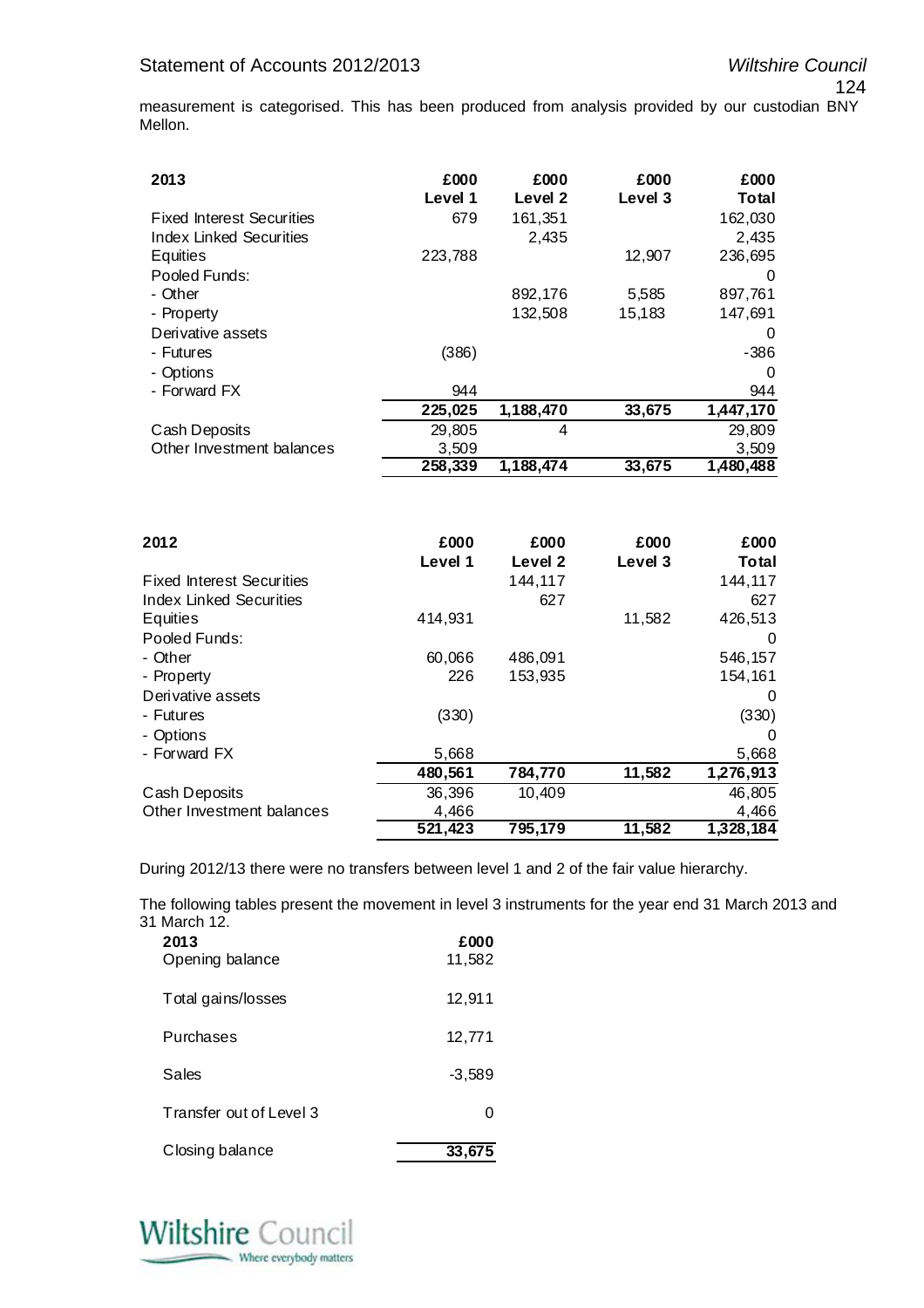| <b>Wiltshire Council</b> |  |
|--------------------------|--|
| 125                      |  |

| 2012<br>Opening balance | £000<br>7,190 |
|-------------------------|---------------|
| Total gains/losses      | (526)         |
| Purchases               | 4,918         |
| Sales                   | U             |
| Transfer out of Level 3 | U             |
| Closing balance         | 11,582        |

# **12 Investment management expenses**

|                                        | 2012/2013 | 2011/2012 |
|----------------------------------------|-----------|-----------|
|                                        | £000      | £000      |
| Administration, management and custody | 3,200     | 5.114     |
| <b>Transaction Costs</b>               | 289       | 313       |
| Performance measurement services       | 40        | 38        |
|                                        | 3.529     | 5.465     |

# **13 Current assets**

| 31 March 2013 | 31 March 2012 |
|---------------|---------------|
|               | £000          |
|               |               |
| 767           | 1,459         |
| 2,501         | 2,709         |
| 0             | $\Omega$      |
| 6,755         | 8,685         |
| 2,357         | 3,499         |
| 3,417         | 1,757         |
| 15,797        | 18,109        |
|               |               |
| 6,755         | 7,720         |
| 9,042         | 10,389        |
|               | £000          |

Contributions due at the year end have been paid to the Fund subsequent to the year end in accordance with the Rates & Adjustment certificate.

**14 Current Liabilities** 

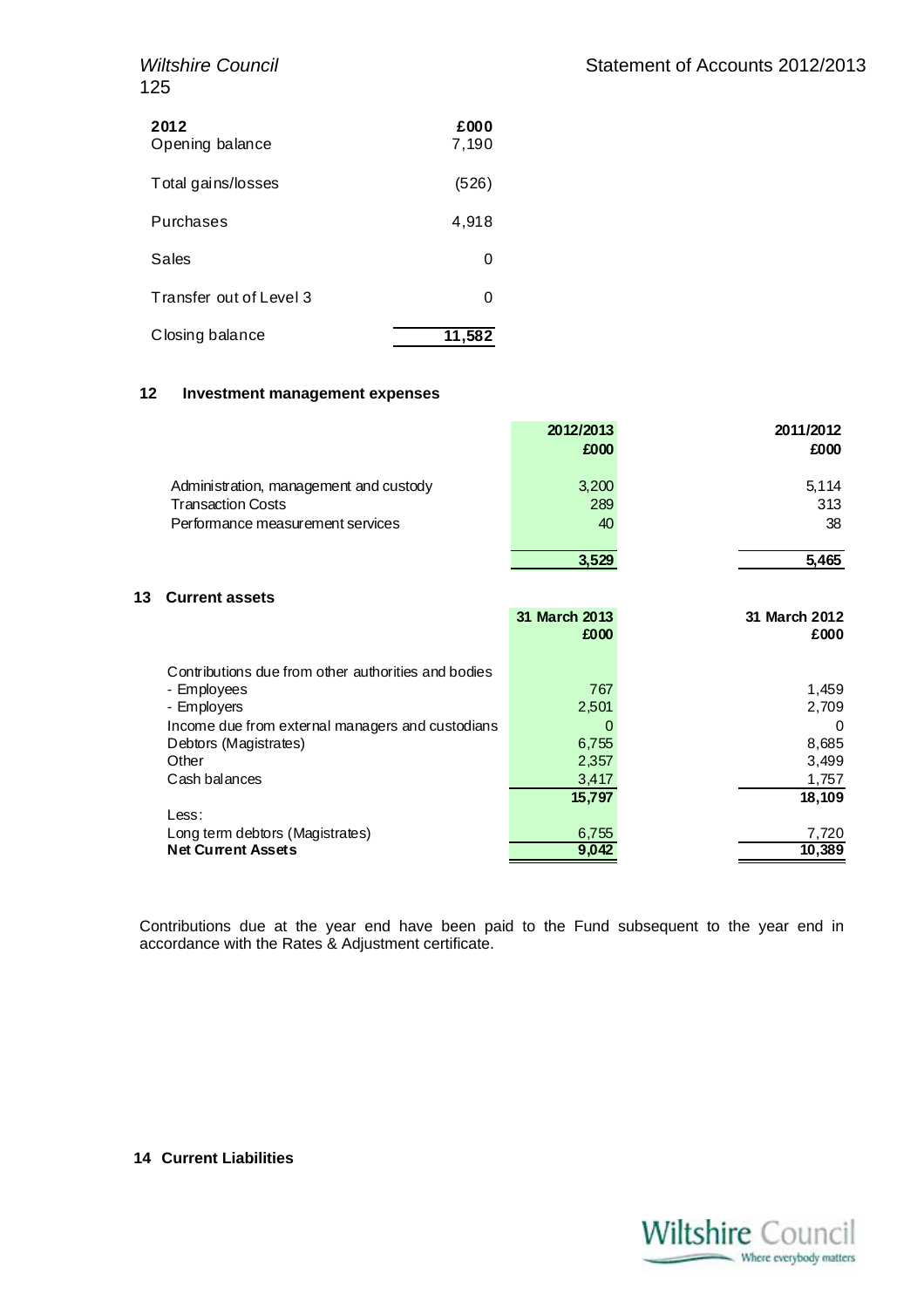|                                                 | 31 March 2013<br>£000 | 31 March 2012<br>£000 |
|-------------------------------------------------|-----------------------|-----------------------|
| Managers / Custody fees<br><b>HMRC</b><br>Other | 764<br>607<br>1,001   | 593<br>544<br>357     |
|                                                 | 2,372                 | 1.494                 |

# **15. Additional Voluntary Contributions (AVCs)**

Fund members paid contributions totalling £0.371 million (£0.286 million in 2011/12) into their AVC funds during the year. At the year end, the value of funds invested on behalf of Fund members totalled £3.152 million (£2.950 million in 2011/12), made up as follows:

|                                       | £ million |
|---------------------------------------|-----------|
| Equitable Life Assurance Society      |           |
| - With Profits Fund                   | 0.894     |
| - Unit Linked Managed Fund            | 0.258     |
| - Building Society Fund               | 0.039     |
| Clerical Medical Funds                |           |
| - With Profits Fund                   | 0.196     |
| - Unit Linked Managed Fund            | 0.952     |
| <b>NPI Funds</b>                      |           |
| - Managed Fund                        | 0.028     |
| - With Profits Fund                   | 0.136     |
| - Global Care Unit Linked Fund        | 0.052     |
| - Cash Deposit Fund                   | 0.032     |
| Prudential                            |           |
| - With Profits Cash Accumulation Fund | 0.154     |
| - Deposit Fund                        | 0.134     |
| - Diversified Growth Fund             | 0.070     |
| - Equity Passive                      | 0.001     |
| - Long Term Growth Fund               | 0.095     |
| - Pre-Retirement Fund                 | 0.058     |
| - Property Fund                       | 0.053     |
|                                       | 3.152     |

As mentioned earlier, AVC investments are not included in the Fund's financial statements.

## **16. Employer Related Assets**

There are no employer related assets within the Fund.

## **17. Related Party Transactions**

The Wiltshire Pension Fund is administered by Wiltshire Council. Consequently there is a strong relationship between the council and the pension fund.

The council incurred costs of £975K (2011/12: £952K) in relation to the administration of the fund and was subsequently reimbursed by the fund for these expenses. The council is also the single largest employer of members of the pension fund and contributed £25m to the fund in 2012/13 (2011/12: £27m). A balance of £1.2m was owing to the Pension Fund by the Council at year end.

Part of the pension fund cash holdings are invested on the money markets by the treasury management operations of Wiltshire Council, through a service level agreement. During the year to 31 March 2013, the fund had a average investment balance of £2.8m (31 March 2012: £2.8m), earning interest of £22k (2011/12: £22k) in these funds.

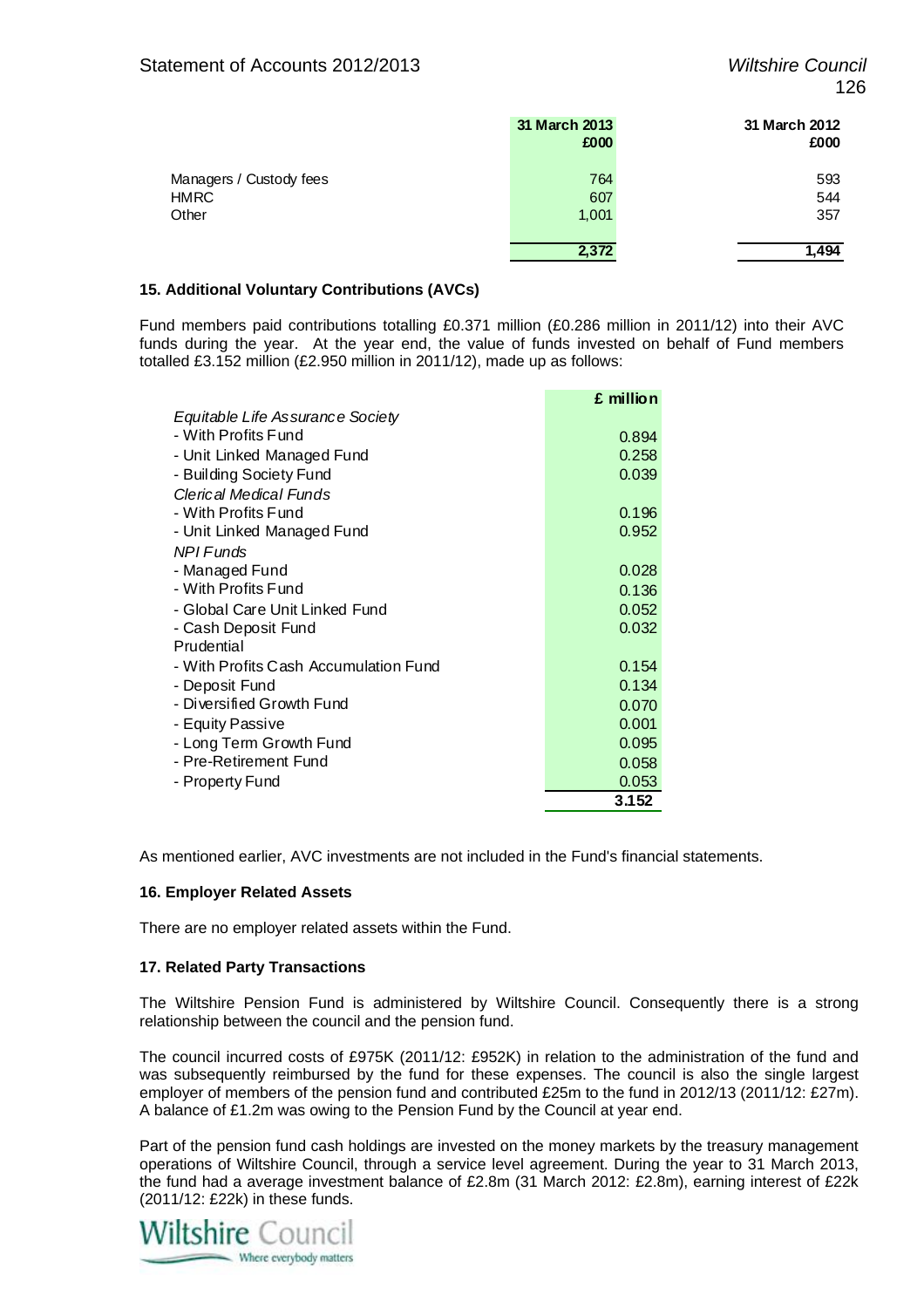#### **Governance**

There are two members of the pension fund committee L Croft and T Jackson that are active members of the pension fund. These individuals are the employer bodies' representatives.

# **18. Guaranteed Minimum Pension**

The Fund is in the process of updating details of Guaranteed Minimum Pensions (GMP) that were not previously shown on member's records. This information had previously not been received from Department for Work & Pensions when members had left the scheme or reached State Pension Age.

GMP elements of member's LGPS pension are not increased by the Fund for Pre 1988 GMP (in respect of the period 06/04/1978 to 05/04/1988) but for Post 1988 (in respect of the period 06/04/1988 to 05/04/1997) it is increased by a maximum of 3%. The Government increase the State Pension for the member fully on the Pre 1988 GMP element and for Post 1988 GMP element it is only increased if CPI is above 3%.

The effect of LGPS pensions not showing the correct amount of GMP for its members would mean that their pension would be increased by more than it should be.

As the GMP information has been received, member's records will be amended to show the amounts of GMP that make up their LGPS pension and therefore future pension increases are then calculated correctly.

Although these overpayments are costs to the Fund they have been included as expenditure in previous pension fund accounts, therefore no restatement is necessary.

#### **19. Contingent Liabilities and Contractual Commitments**

Outstanding capital commitments (investments) at 31 March 2013 totalled Euro 45.266 (31 March 2012:0).

These commitments relate to outstanding call payments due on unquoted limited partnership funds held in the infrastructure part of the portfolio. The amounts 'called' are irregular in both size and timing from the original commitment.

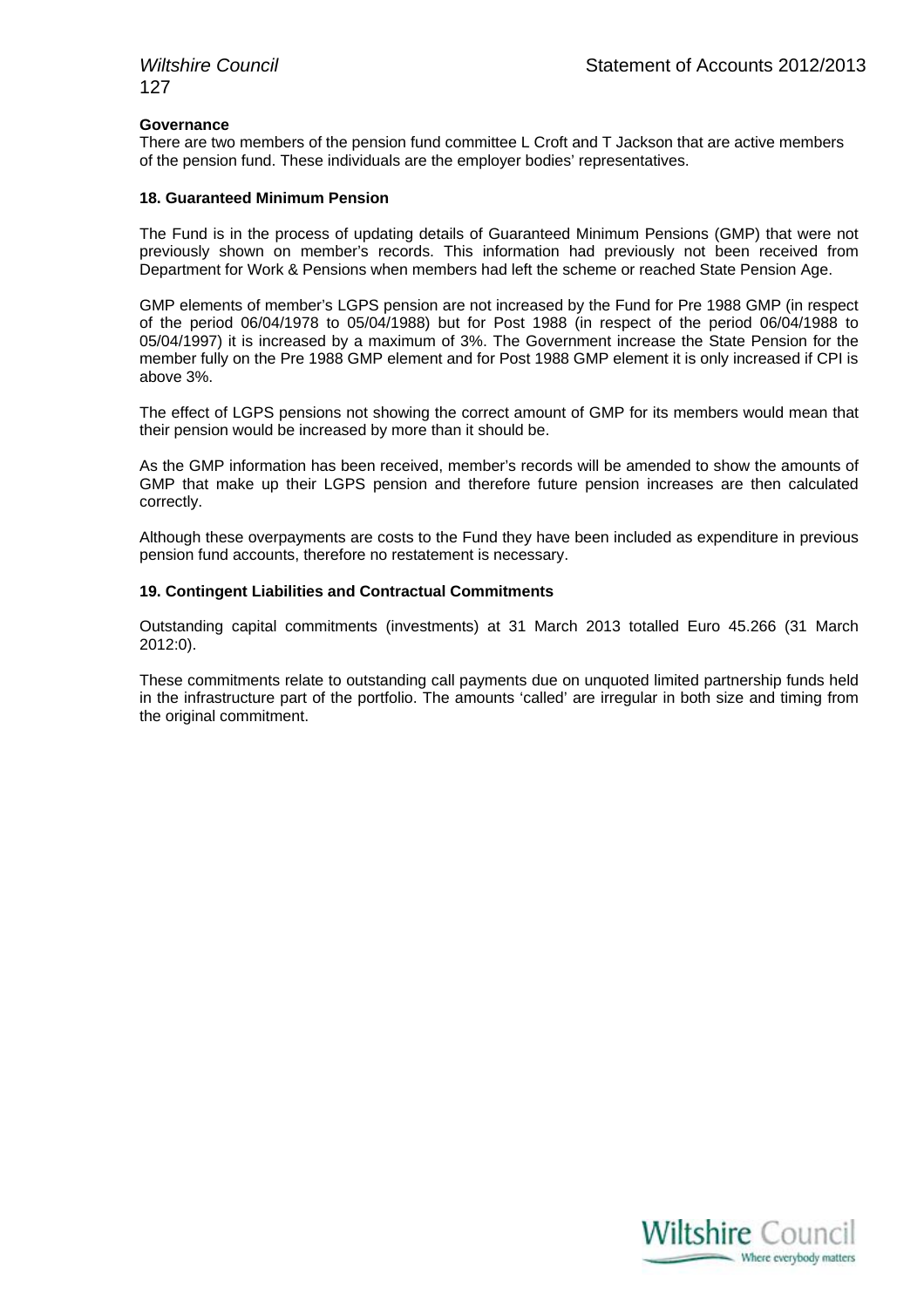# **Actuarial Statement in respect of IAS26 as at 31.03.2013**

#### **Introduction**

CIPFA's Code of Practice on Local Authority Accounting 2012/13 requires administering authorities of LGPS funds that prepare pension fund accounts to disclose what IAS26 refers to as the actuarial present value of promised retirement benefits.

The actuarial present value of promised retirement benefits is to be calculated similarly to the defined obligation under IAS19. There are three options for its disclosure in pension fund account:

- Showing the figure in the Net Assets Statement, in which case it requires the statement to disclose the resulting surplus or deficit;
- As a note to the accounts; or
- By reference to this information in an accompanying actuarial report.

If an actuarial valuation has not been prepared at the date of the financial statements, IAS26 requires the most recent valuation to be used as a base and the date of the valuation disclosed. The valuation should be carried out using assumptions in line with IAS19 and not the Pension Fund's funding assumptions.

I have been instructed by the Administering Authority to provide the necessary information for the Wiltshire Council Pension Fund, which is in the remainder of this note.

| <b>Balance sheet</b>                                |             |             |
|-----------------------------------------------------|-------------|-------------|
| Year ended                                          | 31 Mar 2013 | 31 Mar 2012 |
|                                                     | £m          | £m          |
| Present Value of Promised Retirement Benefits 2,285 |             | 1.922       |

Liabilities have been projected using a roll forward approximation from the latest formal funding valuation as at 31 March 2010. I estimate this liability at 31 March 2013 comprises £1,143m in respect of employee members, £429m in respect of deferred pensioners and £713m in respect of pensioners. The approximation involved in the roll forward model means that the split of scheme liabilities between the three classes of member may not be reliable. However, I am satisfied the aggregate liability is a reasonable estimate of the actuarial present value of the benefit promises. I have not made any allowance for unfunded benefits.

The above figures include both vested and non-vested benefits, although the latter is assumed to have a negligible value.

It should be noted the above figures are appropriate for the Administering Authority only for preparation of the accounts of the Pension Fund. They should not be used for any other purpose (i.e. comparing against liability measures on a funding basis or a cessation basis).

# **Assumptions**

The assumptions used are those adopted for the Administering Authority's IAS19 report as required by the Code of Practice. These are given below. I estimate that the impact of the change of assumptions to 31 March 2013 is to increase the actuarial present value by £223m.

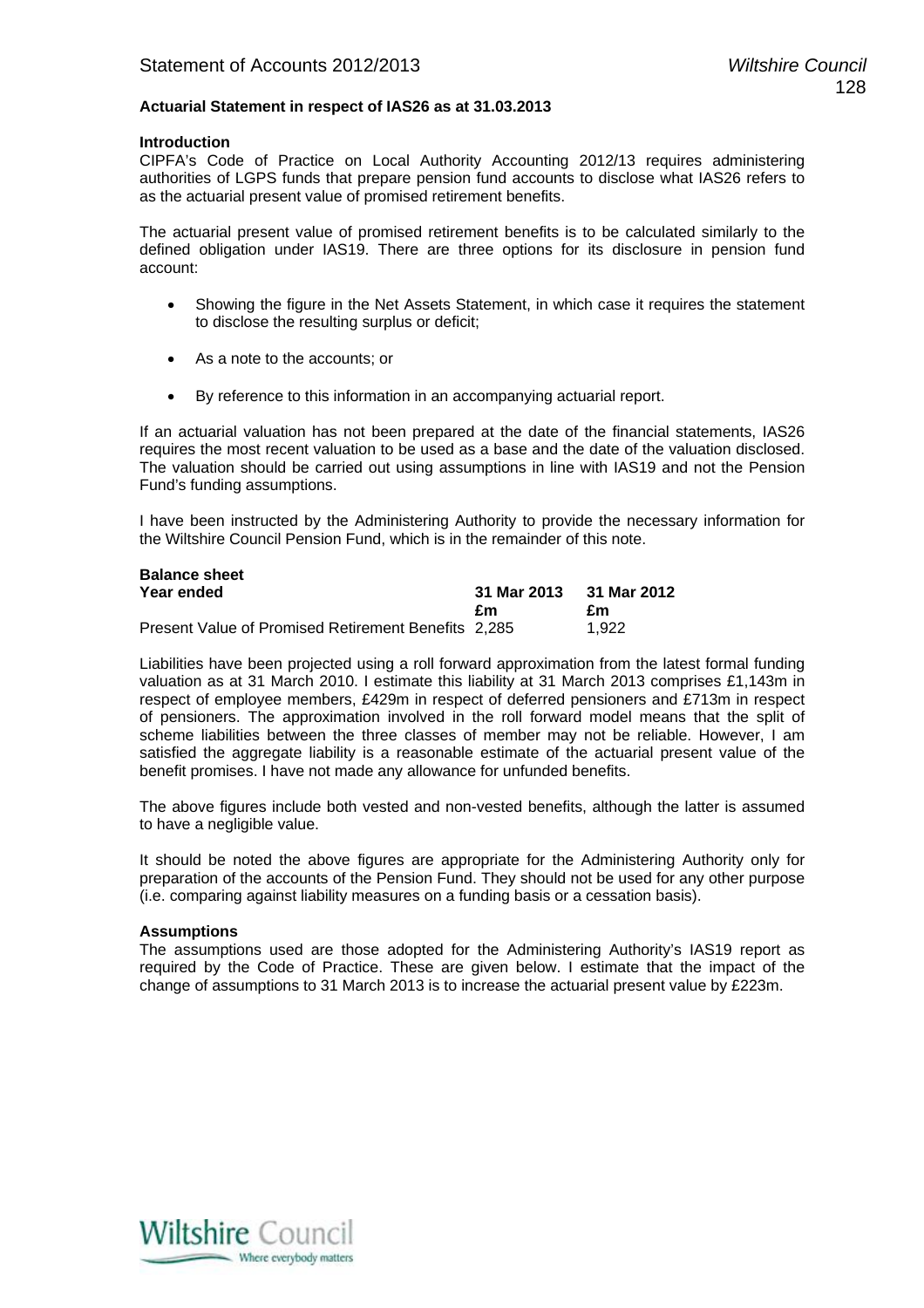# **Financial assumptions**

My recommended financial assumptions are summarised below:

| Year ended                      | 31 Mar 2013 | 31 Mar 2012 |
|---------------------------------|-------------|-------------|
|                                 | % p.a.      | % p.a.      |
| Inflation/Pension Increase Rate | 2.8%        | 2.5%        |
| Salary Increase Rate*           | $5.1\%$     | 4.8%        |
| Discount Rate                   | 4.5%        | 4.8%        |

*\*Salary increases are 1% p.a. nominal until 31 March 2015 reverting to the long term thereafter* 

#### **Longevity assumption**

As discussed in the accompanying report, life expectancy is based on the Fund's VitaCurves with improvements from 2010 in line with the Medium Cohort and a 1% p.a. underpin. Based on these assumptions, the average future life expectancies at age 65 are summarised below:

|                           | <b>Males</b> | <b>Females</b> |
|---------------------------|--------------|----------------|
| <b>Current Pensioners</b> | 21.3 years   | 23.6 years     |
| <b>Future Pensioners</b>  | 23.3 years   | 25.5 years     |

*\*Future pensioners are assumed to be currently aged 45* 

This assumption is the same as at 31 March 2012.

#### **Commutation**

An allowance is included for future retirements to elect to take 50% of the maximum additional tax-free cash up to HMRC limits for pre-April 2008 service and 75% of the maximum tax-free cash for post-April 2008 service.

#### **Professional notes**

This paper accompanies my covering report titled 'Actuarial Valuation as at 31 March 2013 for IAS19 purposes' dated April 2013. The covering report identifies the appropriate reliances and limitations for the use of the figures in this paper, together with further details regarding the professional requirements and assumptions.

Catherine McFadyen FFA 23 May 2013

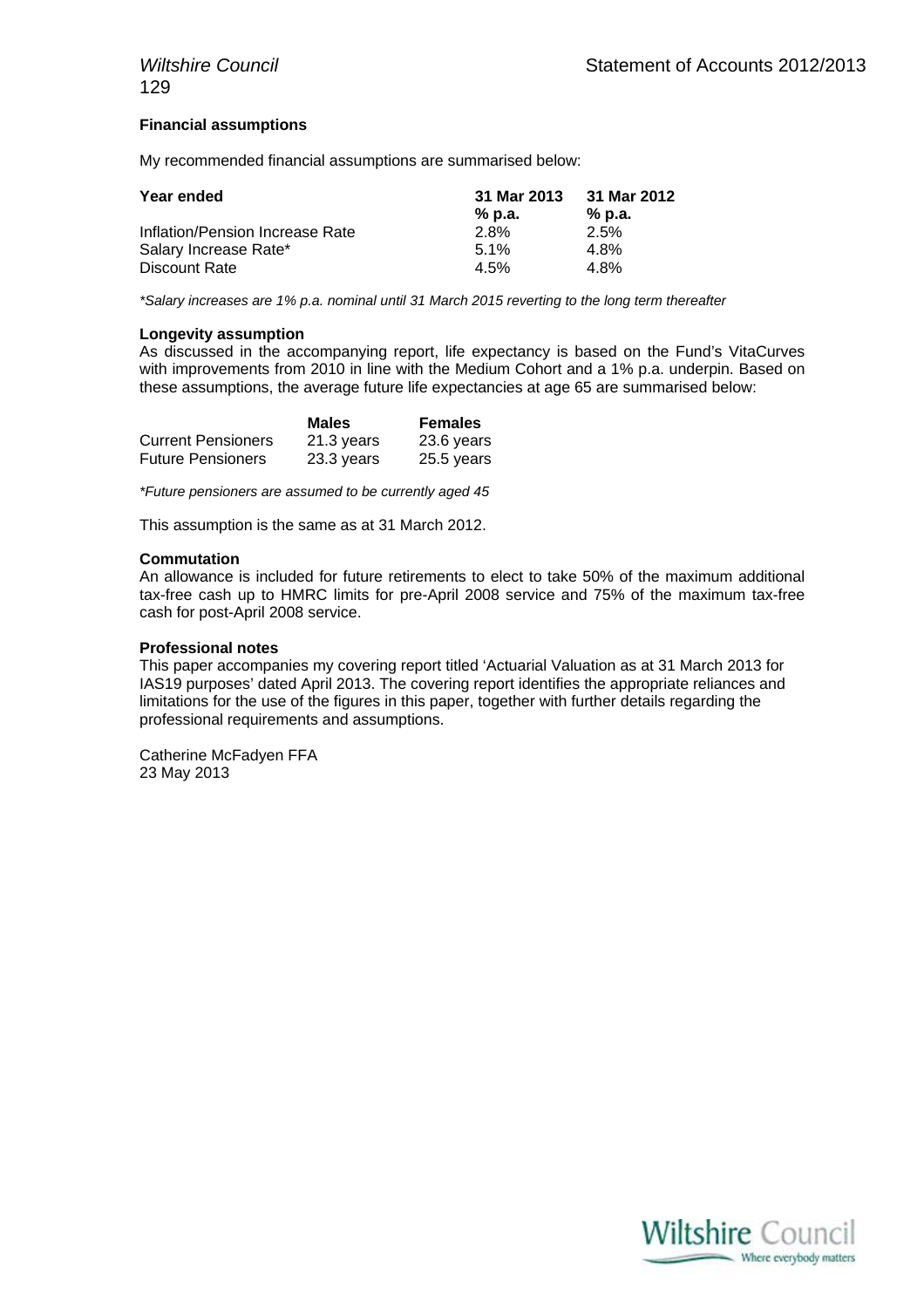#### **Schedule of Employer Bodies**  S c h e d u l e d / R e s o l u ti o n b o d ie s

W ilts hire Council and the Council contract and Rowde A cademy S w in don B or ou gh C ouncil intervals are more services as a S arum A cade m y W ilts hire & S win don Fire A uthority Seven fields A cademy wilts hire Police Authority Sheldon A cademy W ilts hire Police Authority<br>W ilts hire Probation Service W i lts h ir e P ro b a t io n S e r v ic e S o u th W ilt s G r a m m a r S c h o o l A m esbury Parish Council Sou th field Junior Ac ademy B lunsdon St Andrews Parish C ouncil S pring fields Academ y B ra d f o rd -o n - A v o n T o w n C o un c il St A u g ustin e 's S cho o l C a ln e Town C ouncil the second second second second second second second second second second second second C hip pe nh am To w n C o un cil S t E d m un d's C a ln e A c a d e m y C ricklade Town Council St Joseph's Academy Devizes D e v iz e s T o w n C o u n c i l S t J o s e p h 's A c a d e m y S w in d o n H aydon W ick P a rish C ouncil St L aurence A cade my H igh w or th Town Council example and is A cade my M alm es bury Town Council examples and in St Mary's Swind on A cade my M ar Ibo rough Town Council enterstand Swind on Academy<br>Melksham Town Council enterstand Swind on College  $M$  elk sham  $\check{T}$ own Council M e lk s h a m W it h o u t P ar is h C o un c il M elk sham W ithout Parish Council Wansdyke Academy<br>
M ere Parish Council Wellington Academy<br>
Purton Parish Council White Horse Academy Salisbury City Council Wiltshire College S tratton St M arg aret P arish Council Woodford Valley A cademy T ro w b ridge Town Council **W** ootton Bassett School W anb o rough Town Council W a rm in ster Town Council **Admitted bodies** W estbury Town Council W i lto n T o w n C o u n c i l 4 C h ild re n W o otton Bassett Town Council ABM Catering Ltd<br>W roughton Parish Council Action for Blind People W roughton Parish Council A ction for Blind People B is h op W ord s w o rth A c ad em y a sequence of A gin care B y b rook V a lle y A c a d e m y a second which was termed as term on the second which is the r C o m m unities character of the second which is a second which was a second which was a second which was a second which was C hurch field A cademy C ole brook Infants Academy The Sole of A ster Living<br>
C ollaborative Schools A ster Prope C om m o n w e al A c a de m y C or sham P rim ary A cadem y and the C apita B usiness Services Ltd<br>
C or sham Secondary A cadem y and C are & Support S windon (S E D e viz e s A c a d e m y e s a te rlink<br>D o r c an T e ch no lo q v A c a d e m v y e s C IP F A D or can Technology Academy CIPF A<br>
Eastrop Infants Academy Community First E a strop In fants A cademy E d u c a ti on F e llow s h ip d u c a ti on F e llow s h ip d u c a ti o n c h is u c h is u c h is u c h i<br>
E x c a lib u r A c a d e m y d i b i rect C le a n ing E x c a lib ur A c ad em y G o dd ards Park Academy Elior UK G o rse H ill A cademy<br>
H ardenhuish School Ltd
H ardenhuish School Ltd
FCC
Environment H arde nh uish School Ltd High w or th W arneford A cademy Great W estern Hospitals H oly Fam ily A cadem y **I numerally a service** s H oly Rood Infants A cadem y The Landscape Group<br>
H oly Rood Junior A cademy Leonard Cheshire H oly R o od Junior A cade m y H oly Trinity C alne A cademy<br>
H oly Trinity D evizes A cademy<br>
N orwest H olst (V inci) H oly Trinity D evizes Academy<br>John Bentley A cademy N oasis O perations John Bentley Academy<br>John of Gaunt Academy K in g W illiam A c a de m y K in gd own Academy and the C x fordshire Learning K in gs d own Academy in the same server and South Wilts Museum Lavings d own Academy in the South Wilts Museum<br>Laving ton Academy in Selwood Housing  $L$  aving to n  $A$  cade my Leth bridge A cademy Somerset Care Ltd<br>
Lydiard A cademy Swindon Commerc M alm es bu ry A c a de m y service and some service of the M announced S w ind on D an c e service of the M announced S w indicate media of the M and S w indicate media of the M announced S w indicate media of the M annou The M an or  $A$ cademy<br>The M ead P rim ary A cademy N ew C olle ge entitled the M interval of M interval and S wind on Sports Partners has held and S window P e w s ey Va le A c a de m y R idg ew a y A c a de m y

C or sham Town Council entertainment of the state of state of state of the state of the state of the state of t S t M a ry's Swind on A c a de m v W hite Horse A cad em ie s A ster P ro perty M an ag em en t<br>B arn ardo s Care & Supp ort S w in don (SEQ OL) The Order Of St John Care Trust<br>Oxford Health NHS Trust S w ind on C om m ercial S ervices

W estlea Housing Association